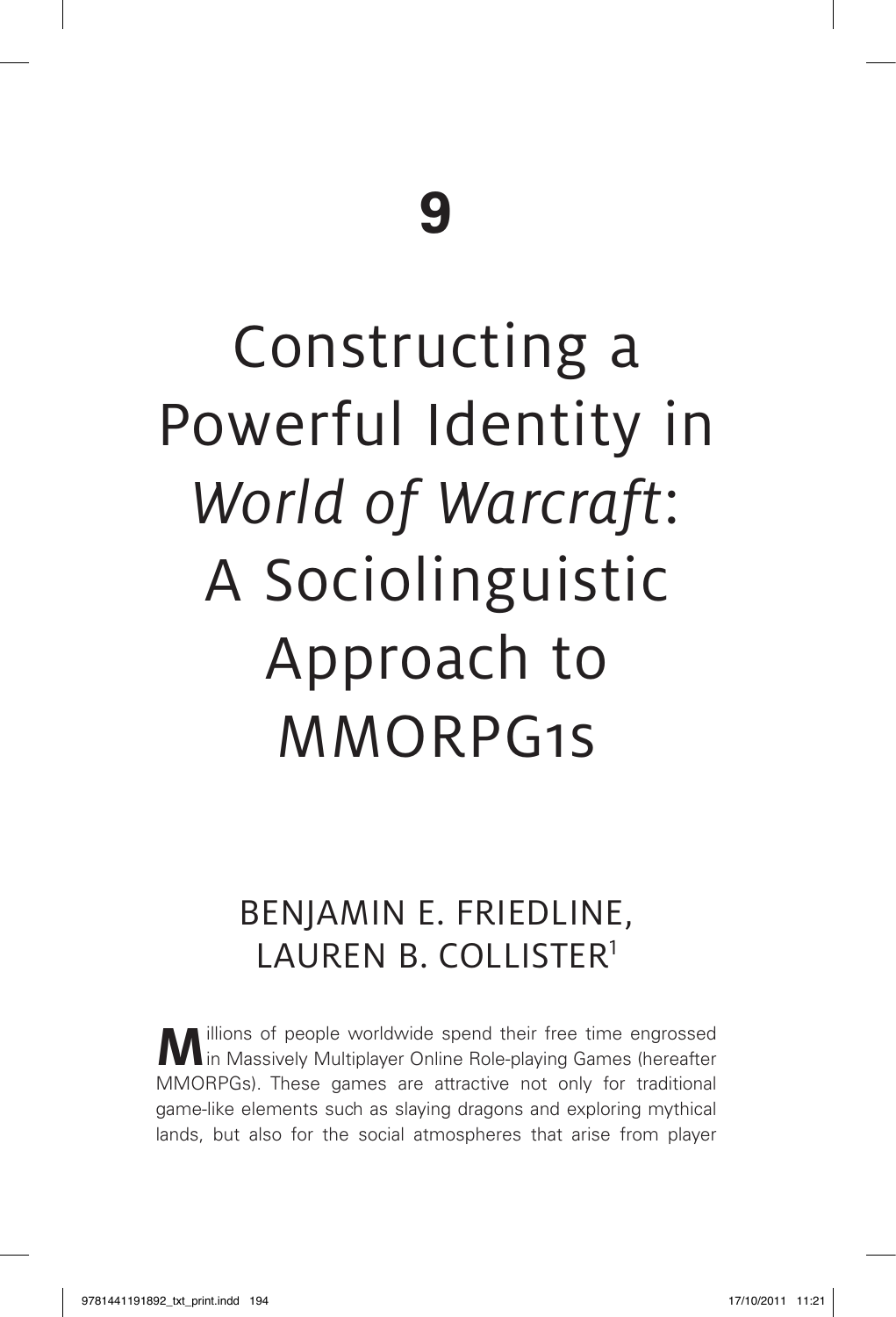#### **Constructing a Powerful Identity 195**

interactions within digital worlds. Since the mid–1990s, multiple papers have been published on digital gaming that have been crucial in developing theory on a variety of topics such as the participants (Bartle 1996), the online cultures (Taylor 2006), and the motivations for involvement (Williams et al. 2006) in digital games. This research alludes to the existence of relationships between language and power in virtual communities (e.g. Steinkuehler's [2005] work on the difference between beta-vets and newbies in *Lineage II* [NC Interactive 2011]), but does not directly explore how participants acquire power in digital games, nor how a participant's power relates to the language they deploy within the digital world. Hence, the purpose of this paper is to understand how power is situated and deployed through language in *World of Warcraft* (Blizzard Entertainment 2004).

This chapter reports results from a qualitative study of language and power within *World of Warcraft* and is divided into six sections: (1) game studies and *World of Warcraft*, (2) theoretical framework, (3) methodology, (4) results, (5) discussion, and (6) conclusion. Using a framework of power developed by Kiesling (1996, 38–102), we argue that the power in these interactions is realized through the interaction between linguistic and cultural artifacts that position players in power roles within the gaming community.

## **Game Studies and World of Warcraft**

*World of Warcraft* (hereafter *WoW*) is a MMORPG created by Blizzard Entertainment (2004) and first launched in 2004. (In this same volume Abboud and Douglas also examine *WoW*.) As of the writing of this chapter, it is the most popular MMORPG in the world, with over twelve million active accounts (Blizzard Entertainment 2010). As players journey through the game, they participate in practices that are standard to the MMORPG genre, such as completing quests and slaying monsters which reward items and experience points, collecting materials to create items such as food or clothing with a number of crafting professions, teaming up with other players to fight in dungeons and raids<sup>2</sup>, and – not least of all – interacting with other players via in-game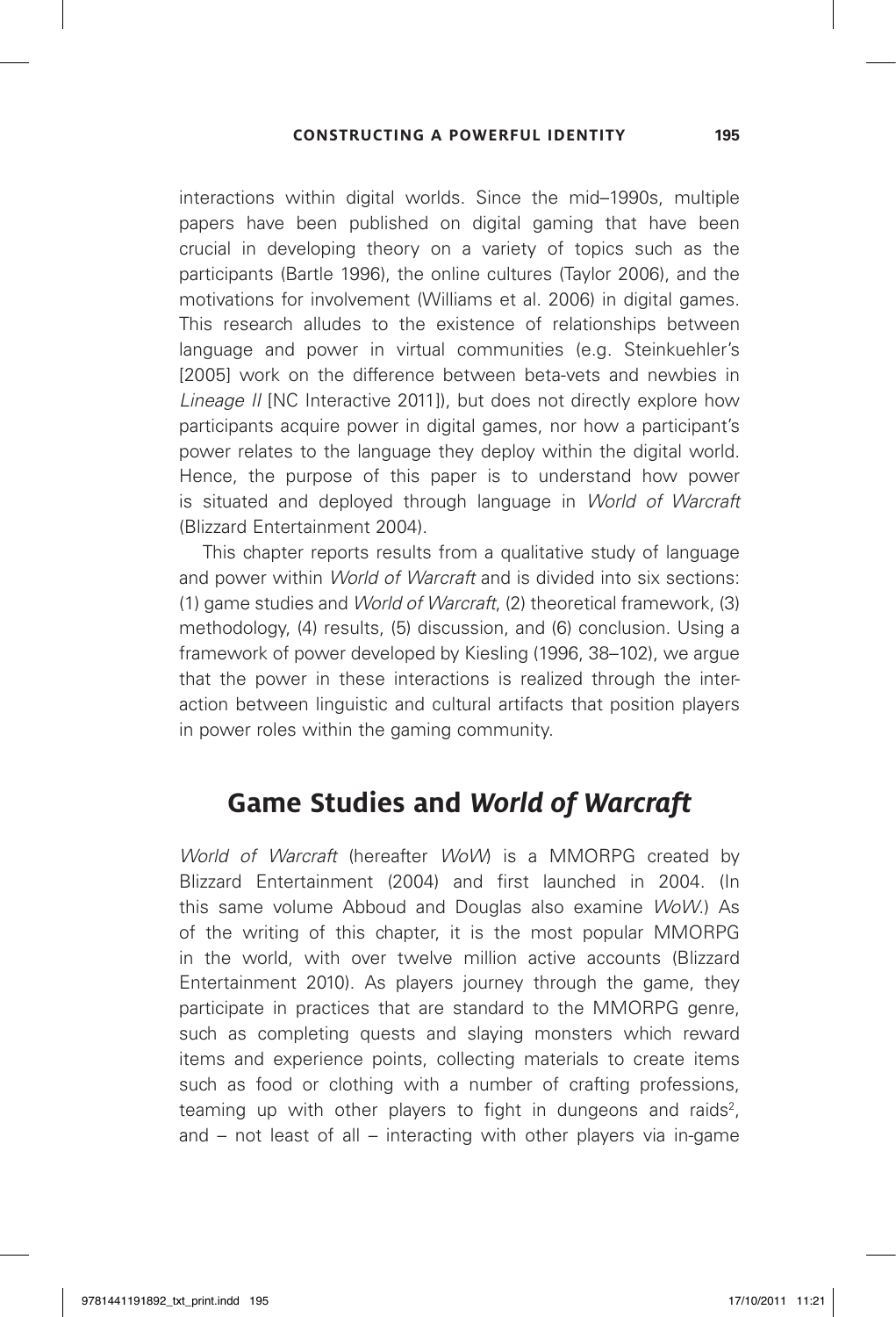chat channels such as party chat or guild chat. In the course of these activities, relations of power emerge among members of the gaming community.

From the standpoint of game studies literature, an avatar's power in the gameworld is often connected to the amount of experience that the player has acquired. R.V. Kelly writes:

The total number of accumulated [experience] points then determines your level in the game. So, when other players scan your approaching avatar, they can see by glancing at your level whether they're dealing with a newbie who might *need* help or a grizzled veteran who might *provide* help. These same experience points are also what you use to upgrade your character […] Over time, you're able to grow yourself into someone more formidable than the pipsqueak you start out as. (2004, 27–28)

In connection with this view, game studies suggest that there is a relationship between an avatar's (or player's) level of experience and the language that the avatar's player deploys within the gameworld. Steinkuehler (2005, 50–56), for instance, connects language usage with game experience in her study of *Lineage II* players. She notes that the beta-vets often use specialized vocabulary (e.g. *poms* for potions of mana) to signal their veteran status in the gameworld and to distinguish themselves from newbies who were not familiar with in-game lingo. Similarly, research on *WoW* guild structure by Williams and colleagues (Williams et al. 2006, 355) demonstrates that players in guild leadership roles may obtain their positions by sharing expert knowledge with guild mates and serving as 'advisors' to less experienced players. This research indicates that expert players can effectively obtain a powerful in-game position by sharing their specialized game knowledge through language.

Despite the fact that they allude to the existence of a relationship between language and power, these studies were never intended to answer broader questions regarding language and power in virtual discourse. In fact, previous research has largely been concerned with describing the interaction between individual player identities and large-scale social structures in online games. To our knowledge, no previous research has sought to directly explore the relationship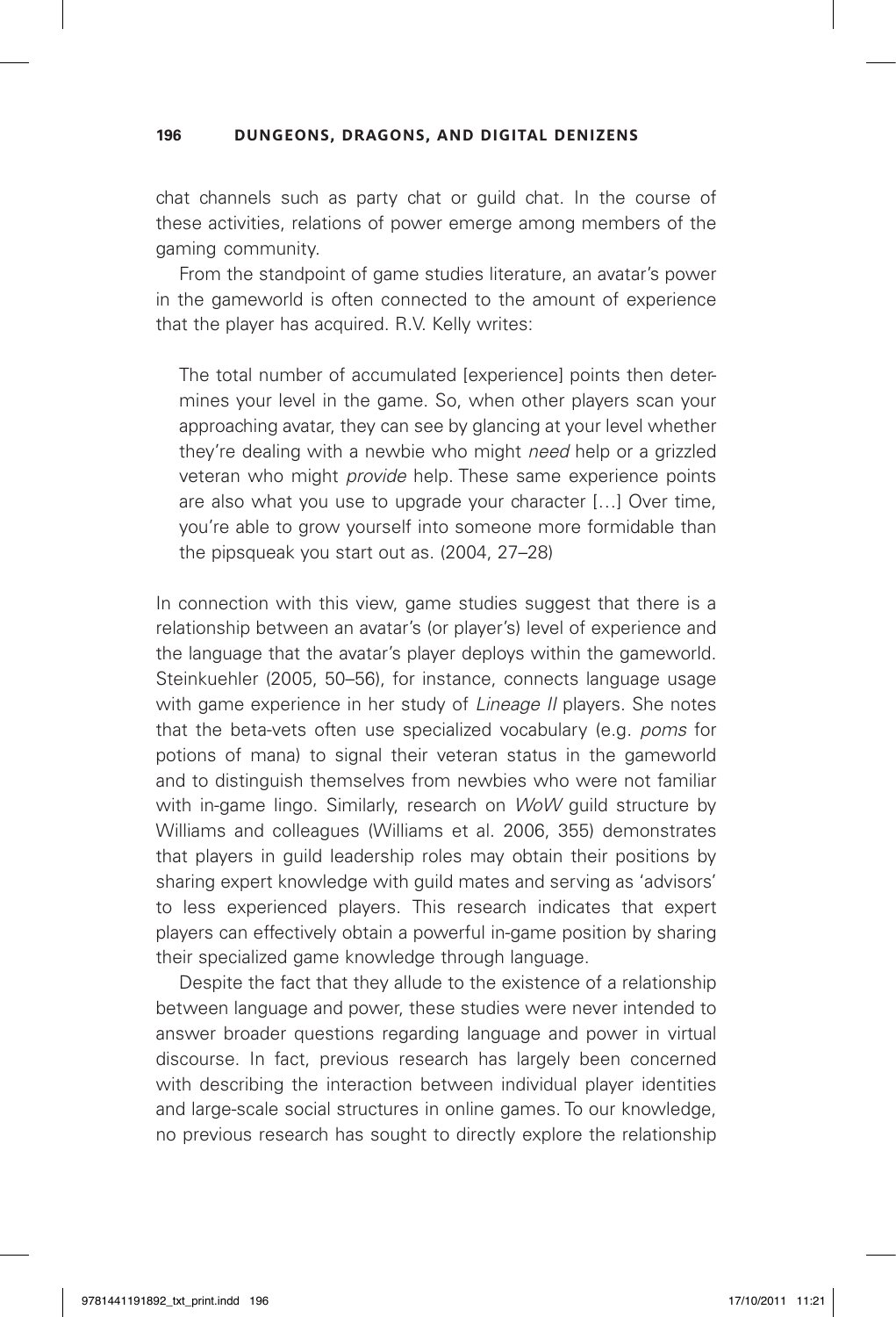between language and power within the context of an online game such as *WoW*, which is the impetus of this paper.

## **Theoretical Framework**

Linguists have long recognized that language usage is deeply embedded in sociocultural contexts. As such, language itself is inherently a social practice which is governed by the norms for spoken language within a particular linguistic community. These norms define not only *what* can be said, but also *who* is likely to say what in conversational interactions. For instance, Labov's (1966) study of the social stratification of (th) in New York City shows that (th) use was highly correlated with socio-economic status in that those with low socio-economic status were less likely to use the prestige variant (i.e.  $/\theta$ ) than those with higher social status. Brown and Gilman (1960, 253–76) also illustrate this point in their description of the usage of the *Tu* and *Vous* pronouns in European romance language – that is, powerful people (superiors) use *Tu* and receive *Vous* from those with inferior social status. These studies are important insofar as they evince a connection between an individual's power (economic, social, etc.) and their respective language usage; yet they have limited utility for studies on language and power because they do not define what power actually is, nor explain how it interacts with individual identities and creative language use.

Kiesling's (1996) work on power among fraternity men builds on these early studies and provides a framework for defining power and analyzing the relationship between language and power through the lens of a 'power role'. According to this framework, power is:

- **1** Socially and culturally situated in every society.
- **2** Passed from generation to generation and resistant to change.
- **3** Relative to the relationship between the hearer and speaker.
- **4** Relative to pre-existing socially determined roles.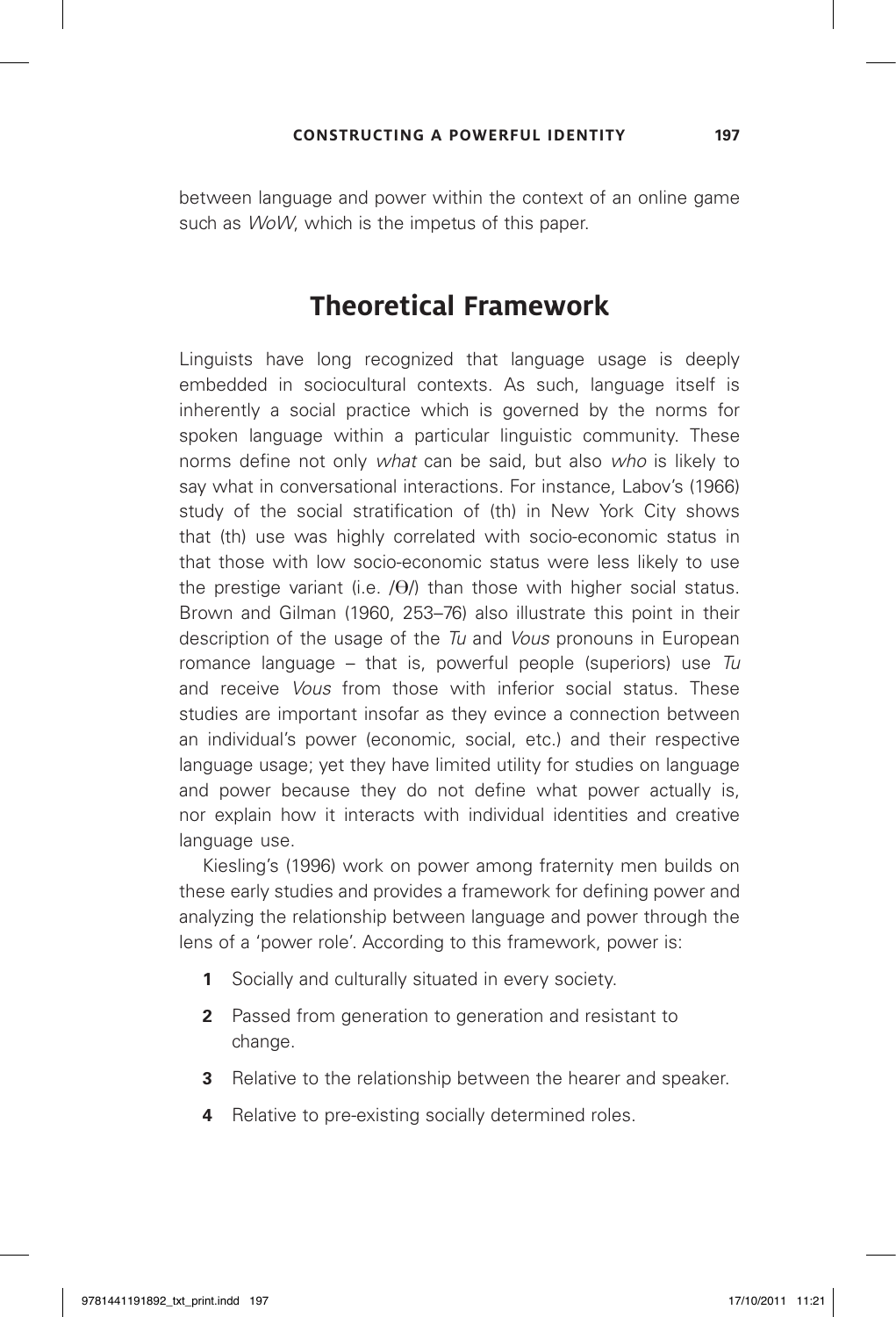**5** Relative to the position that a participant wishes to create through language.

This description of power indicates that a definition of power is relative to the society in which power is situated, which is one of the key ideas in Kiesling's power framework:

Power is one of the most basic productive social relationships; importantly, power relationships are real and meaningful to the speakers, as shown in the details of talk. Through language, people place themselves in relatively enduring power roles, as defined by a community of practice. Essentially, the framework suggests that people place themselves in certain power roles by using language to index these roles; however, every speaker cannot simply use any strategy or form to index any role. They are limited by ascribed traits, previous roles they have filled in the community, the roles available in the situation, and their competence in a certain strategy or form. Thus, there is a balance between using language to place oneself in a power role, learning the language expected of a person in a certain role, and creating a new definition of a role. Moreover, people have multiple roles, and may move from one role to another – even with the same audience in the same speech situation. (Kiesling 1996, 40–41)

Hence, Kiesling operationalizes power in society through a construct known as a *power role.* Power roles connect language and power in that the language used by participants in a power role is related to the respective power that an individual holds within the community. This framework predicts that powerful language can only be accessed by those in certain power roles or by individuals who wish to create powerful identities through the use of language. In addition, the framework recognizes that access to power roles is contextually constrained and that not all linguistic forms are accessible in all speech situations.

Importantly, the power framework makes predictions about language and power in the real world that can be extended to the study of power relationships in virtual communities. As such, the present study extends previous work on digital games by more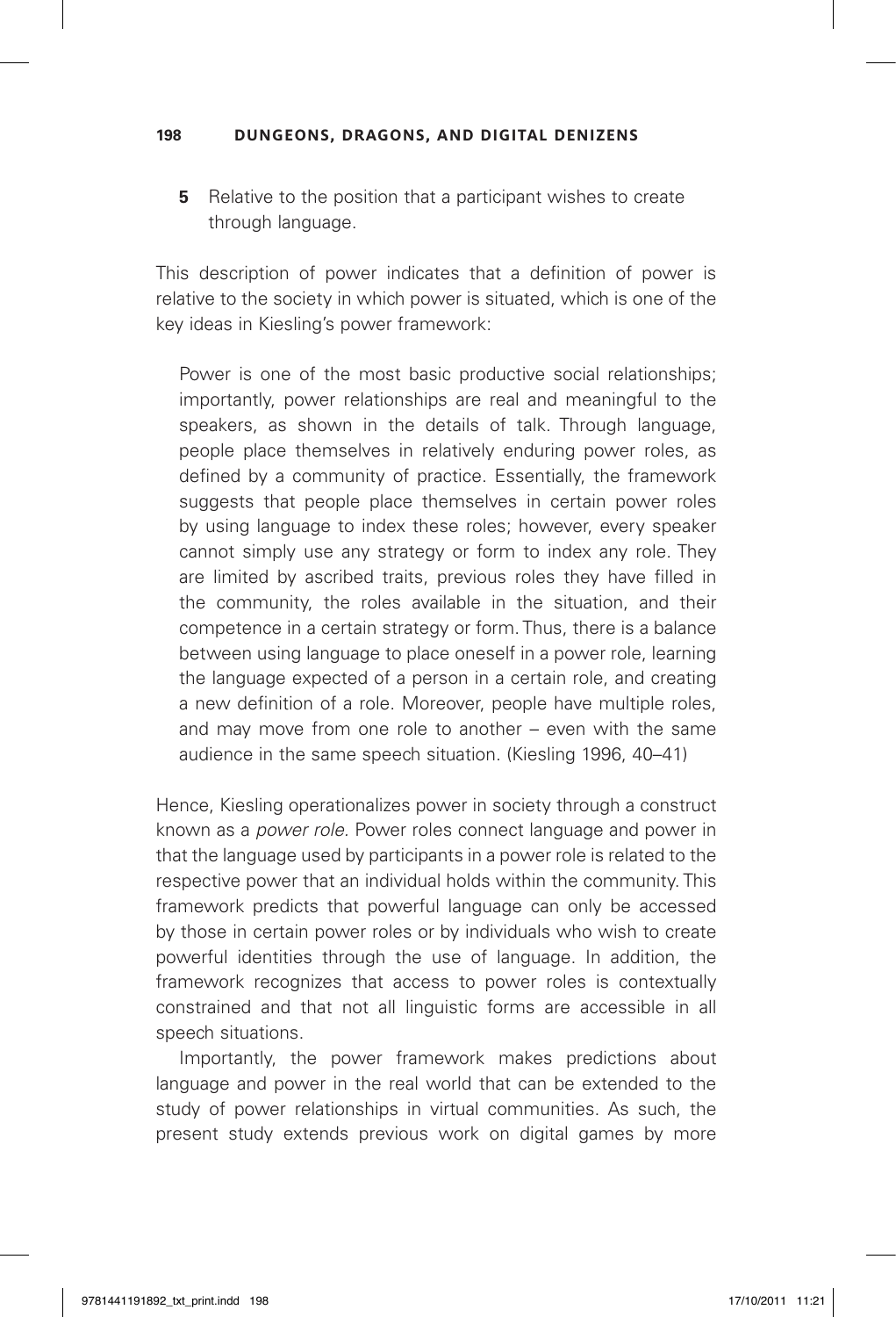fully investigating the relationship between language and power in online games. In particular, the following research questions will be addressed:

- **1** How do participants perceive power roles within *WoW*?
- **2** How do participants perceive powerful language within *WoW*?
- **3** What is the relationship between power roles and powerful language within *WoW*?

## **Methodology**

The method of this study was a participant-observation ethnography that took place over a period of six months in 2007. The two researchers involved in this study joined different communities within *WoW*; Lauren Collister joined a Roleplaying (RP) server and Benjamin Friedline joined a Player-versus-Player (hereafter PvP) server. In-game demographic information and player opinions were obtained via an online survey given to participants, and conversation data were obtained using the built-in chatlogging feature in *WoW*. Both researchers also kept ethnographic journals during the course of the study.

The survey participants were in-game acquaintances of the researchers or members of the researchers' guilds who consented to be included in the study. Little is known about the background of the participants in terms of gender, occupation, race, or age, outside of what was shared via in-game chat or through the questionnaires. Character names have been changed in all cases (excluding the names of the researchers' characters), and any sensitive information has been removed from the data.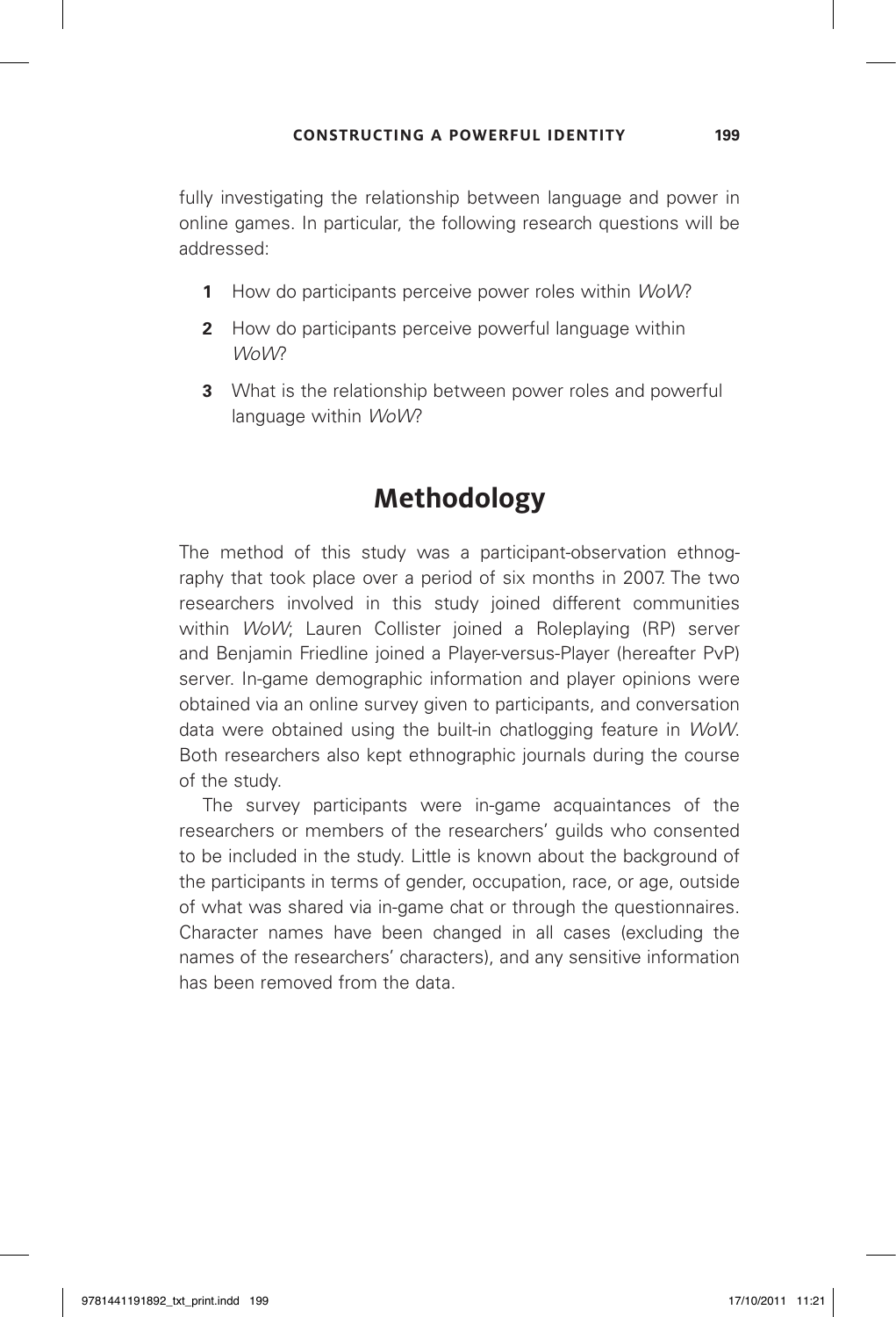## **Results**

## **Participants' Perceptions of Power Roles in WoW**

In an attempt to understand how participants in *WoW* perceived power roles (Research Question #1), we asked participants in an online survey to reflect on the characteristics of powerful players. Several items required likert scale responses which asked students to agree or disagree with statements (1) to (4) below:

- **1** My gear makes me powerful.
- **2** My experience with the game makes me powerful.
- **3** My crafting abilities make me powerful.



**4** Male avatars are more powerful than female avatars.



As depicted in Figure 9.1, participants believe that gear and experience correspond to power in *WoW.* Seventeen of 25 respondents indicated that having good gear placed someone in a powerful position. For instance, 'purple items' (items with names written in purple) are epic, or exceptionally rare, and having them makes a player's avatar more effective in combat within the gameworld.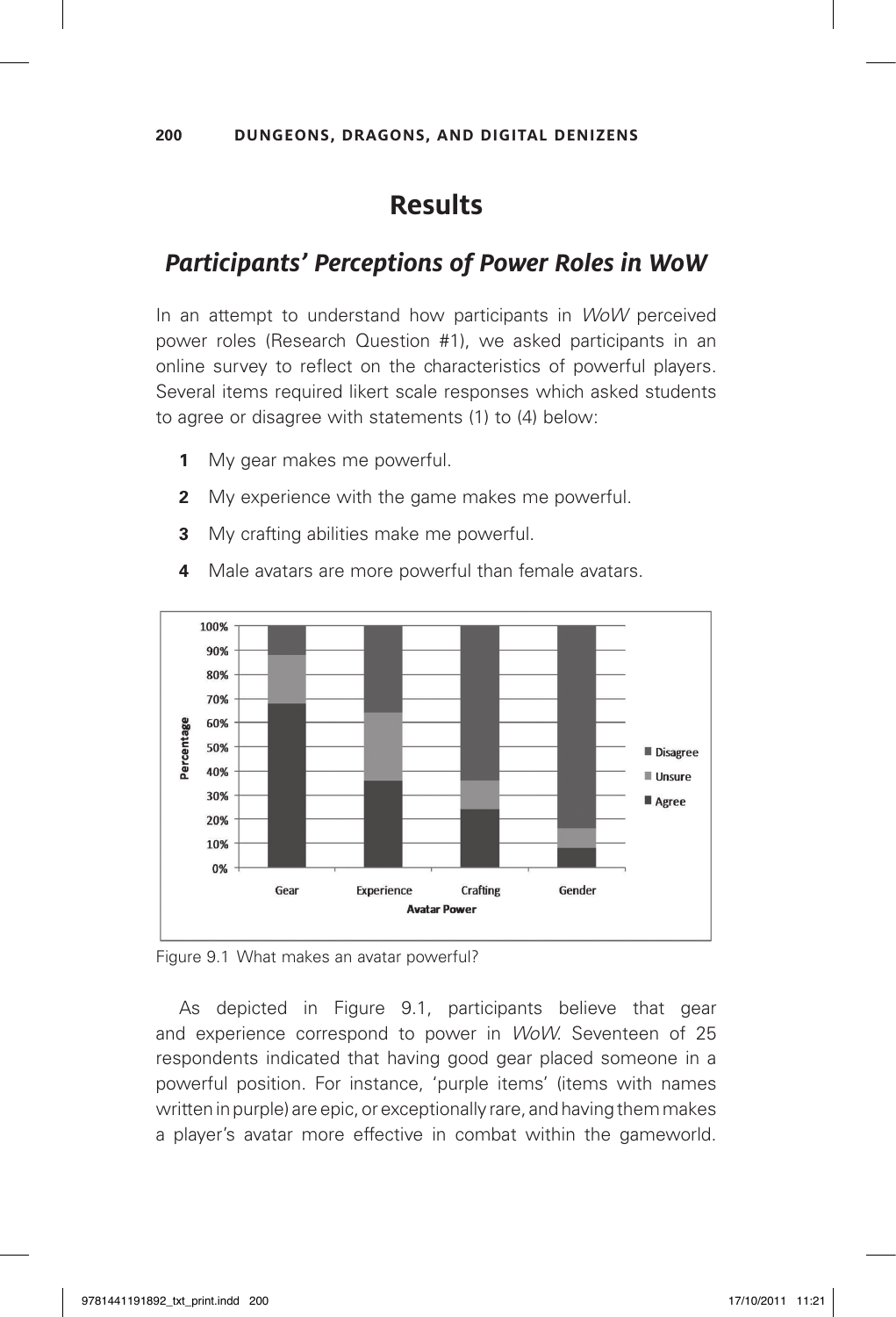To attain these purple items, players must defeat the most difficult enemies in the gameworld, a feat which requires great co-ordination and skill. Gear quality is related to a character's capacity – that is, the sum of the abilities available to the character – and is indicative of the player's abilities as well<sup>3</sup>. In addition to gear, some  $(9 \text{ out of } 25)$ respondents thought that having experience with the game made one powerful. Knowledge of game mechanics (e.g. how to complete a particular quest) and game environment (e.g. where to find a rare item or creature) were also linked to power within *WoW.* This is a form of power employed within the gameworld – having knowledge that can be passed on to others or used to further the purposes of the individual or group gives a player an advantage in the game.

Participants' responses also indicated that certain characteristics within the gameworld were not important for determining a player's power. As displayed in Figure 9.1, few participants agreed that crafting abilities or avatar gender made participants powerful in *WoW.*

Participants in the survey were also given a chance to respond to open-ended questions such as: Describe a powerful person on your server and explain why they are powerful. In response to such questions, one theme that emerged was that power was often linked to an avatar's class (tank, healer, or damage-dealer). This relationship between power and character class may be drawn based on ethnographic observations and participants' comments to a survey question pertaining to character class and power. According to one participant,

Lots of people think hunters are overpowered, but socially not so much. Many people don't like them as a class, and tanks and healers are less common and more desirable than dps (damage per second) in general.

Based on this comment, we might describe social power from the standpoint of a supply-and-demand model. On many servers, damage-dealers are abundant, whereas fewer people play healers and tanks. We found that 60 per cent of our survey respondents reported having a DPS character as their main character, while 25 per cent had healers and 15 per cent had tanks, respectively. Although this survey was conducted in 2007, it is still relevant to the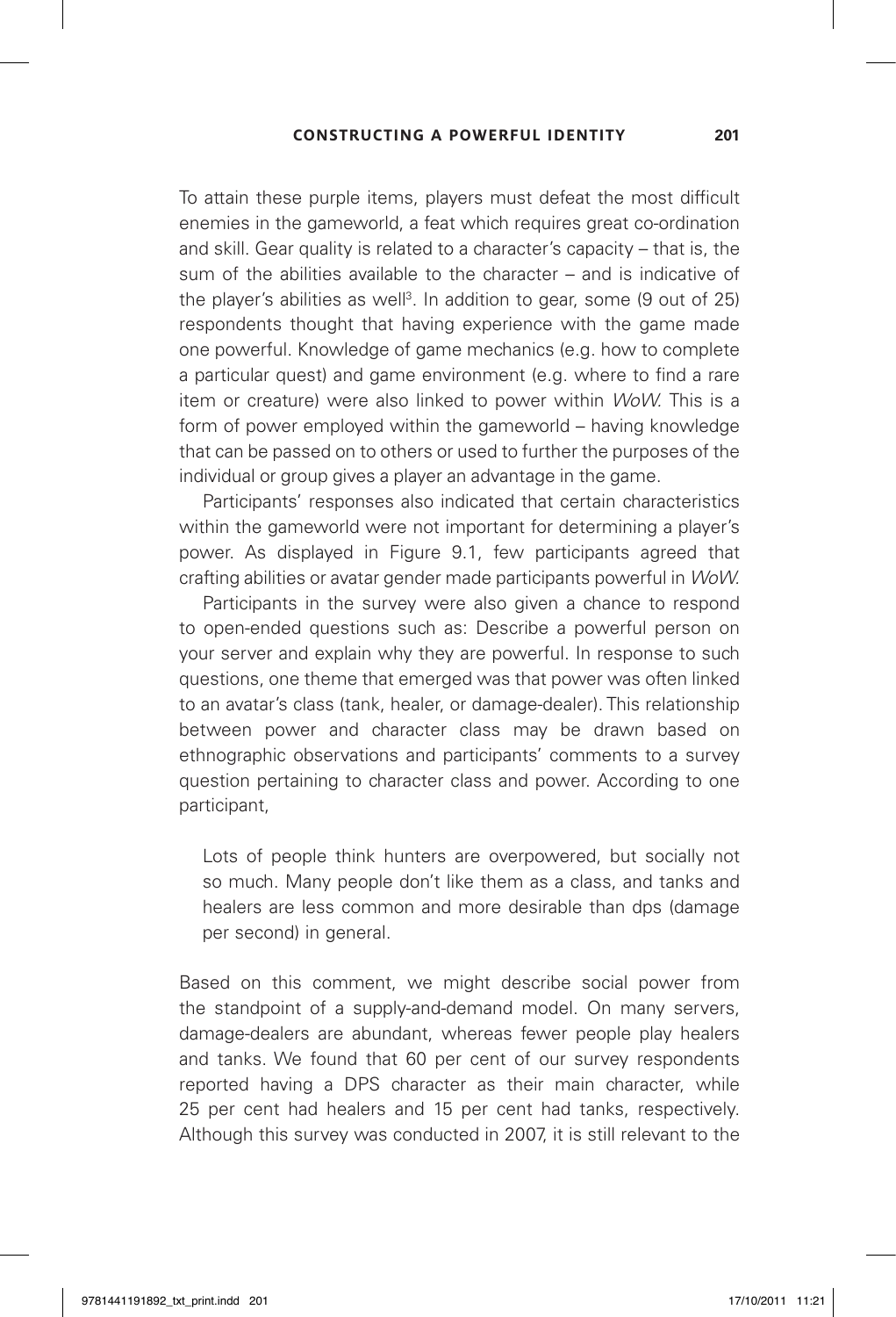contemporary version of the game – that is, even with the advent of the 'dungeon finder' system which automatically matches players with parties, healers and tanks are still in high demand because they have a shorter wait for their dungeon queue due to there being generally fewer of them at any given time. In connection with the power framework, the results of the survey reveal that having the right gear, having knowledge and experience with the gameworld, and being 'in demand' by playing the right class are salient power roles within the *WoW* gaming community. However, it is important to point out that these findings provide only part of the picture of language and power within *WoW*, in that they describe the concrete manifestations of power without addressing the question pertaining to the relationship between language and power within the game. The next section discusses participants' perceptions of links between language and power in *WoW.*

## **Powerful Language in WoW**

The second research question concerns how participants perceive powerful language within *WoW*. Participants' responses to a survey question regarding how powerful participants speak within the game can be placed into two distinct categories. The first category is collaborative or polite language (cf. Brown and Levinson 1987). This category is best explained in the words of one participant who describes his/her guild leader, a powerful person, thus: 'He is appropriate and kind to others in the group. He encourages participation and is never abusive.' Several other participants have similar ideas regarding the collaborative nature of powerful speech. These participants note that powerful people speak politely with directness and precision while at the same time respecting the needs of other players. Alternatively, the second category is aggressive language. Participants describe players who employ this type of language using words like controlling, abusive, or mean. For instance, one survey participant describes the actions of players who use this strategy as 'making fun of [somebody] in front of everyone around them'.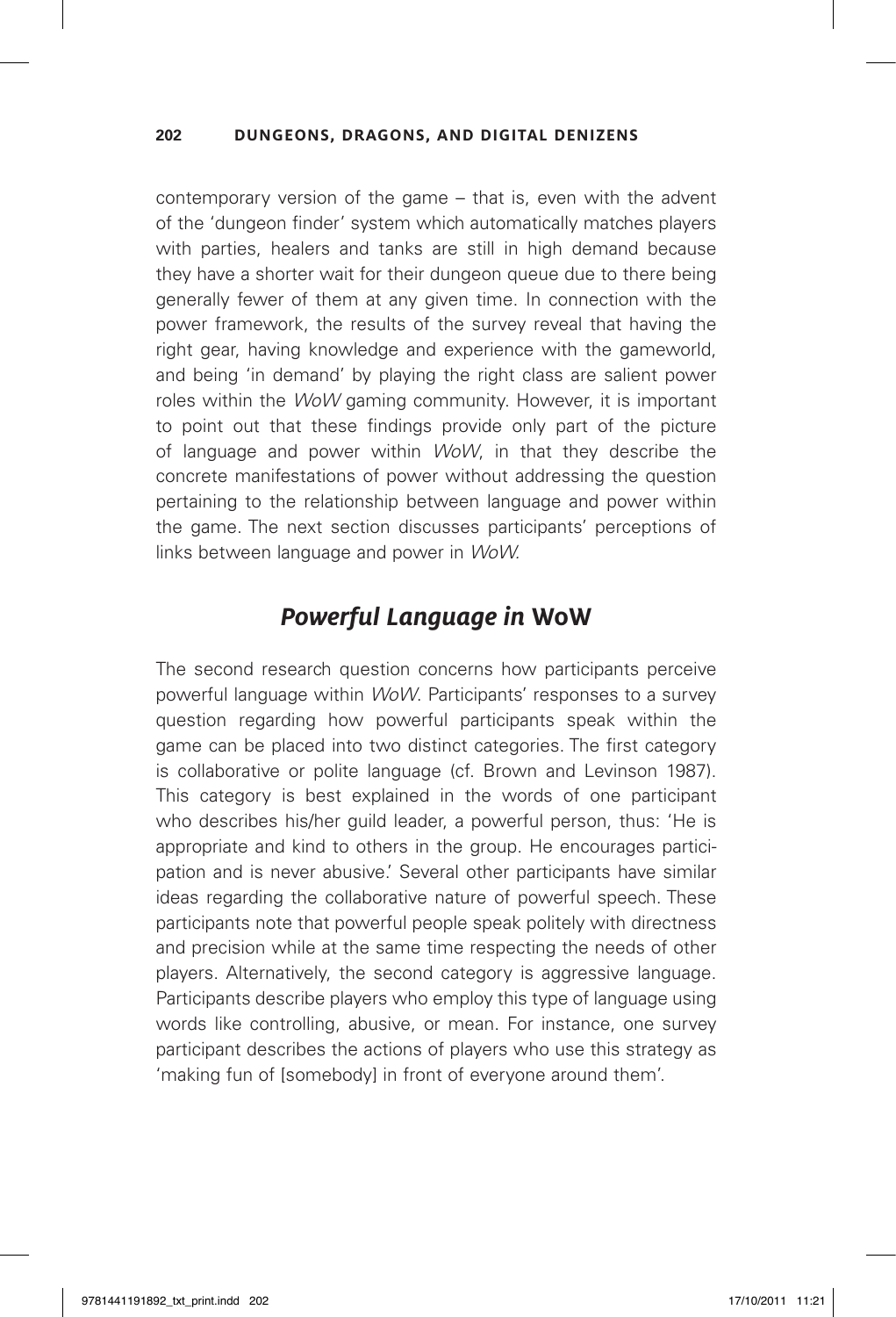## **An Analysis of Language and Power in Virtual Discourse**

The final research question concerns the relationship between powerful language and power roles in the game. In order to address this question, we provide linguistic analyses of four excerpts from our ethnography of *WoW* as exemplars of the workings of power within the gameworld. Each example is presented as it appeared in our chatlogs taken directly from the game, with names changed to pseudonyms to protect the identity of the players involved. We purposefully chose excerpts from structured collaborations in the gameworld in order to observe how players interact with each other. Nardi and Harris's (2006) work on interaction in *WoW*  informed our choice of these selections and the analyses that we performed. These interactions involve opportunities for players to collaborate to learn something about the game or to achieve a mutually desired end result; furthermore, all of the environments require collaborative efforts from multiple players. The interleaved collaboration, which is so essential to gameplay in *WoW*, is the ideal situation to observe linguistic interactions for displays and uses of power, since it is in these arenas that players with power resources can demonstrate their abilities and linguistic behaviors. The four excerpts we analyze are from: (1) a maximum level battleground (PvP environment), (2) a low level questing session, (3) a maximum level raid, and (4) a general conversation in the Trade chat channel. The first three of these excerpts involve structured collaboration which foster interactions between players for the continued mutual enjoyment of the players, while the fourth involves an exploitation of an area in which structured collaboration could take place.

## **Aggressive Language in a Battleground**

The first example occurred in a level 70 battleground<sup>4</sup>. The participants' characters in this battleground were all at the maximum attainable level within the game at the time of our study, meaning that they had amassed hours of time within the gameworld to hone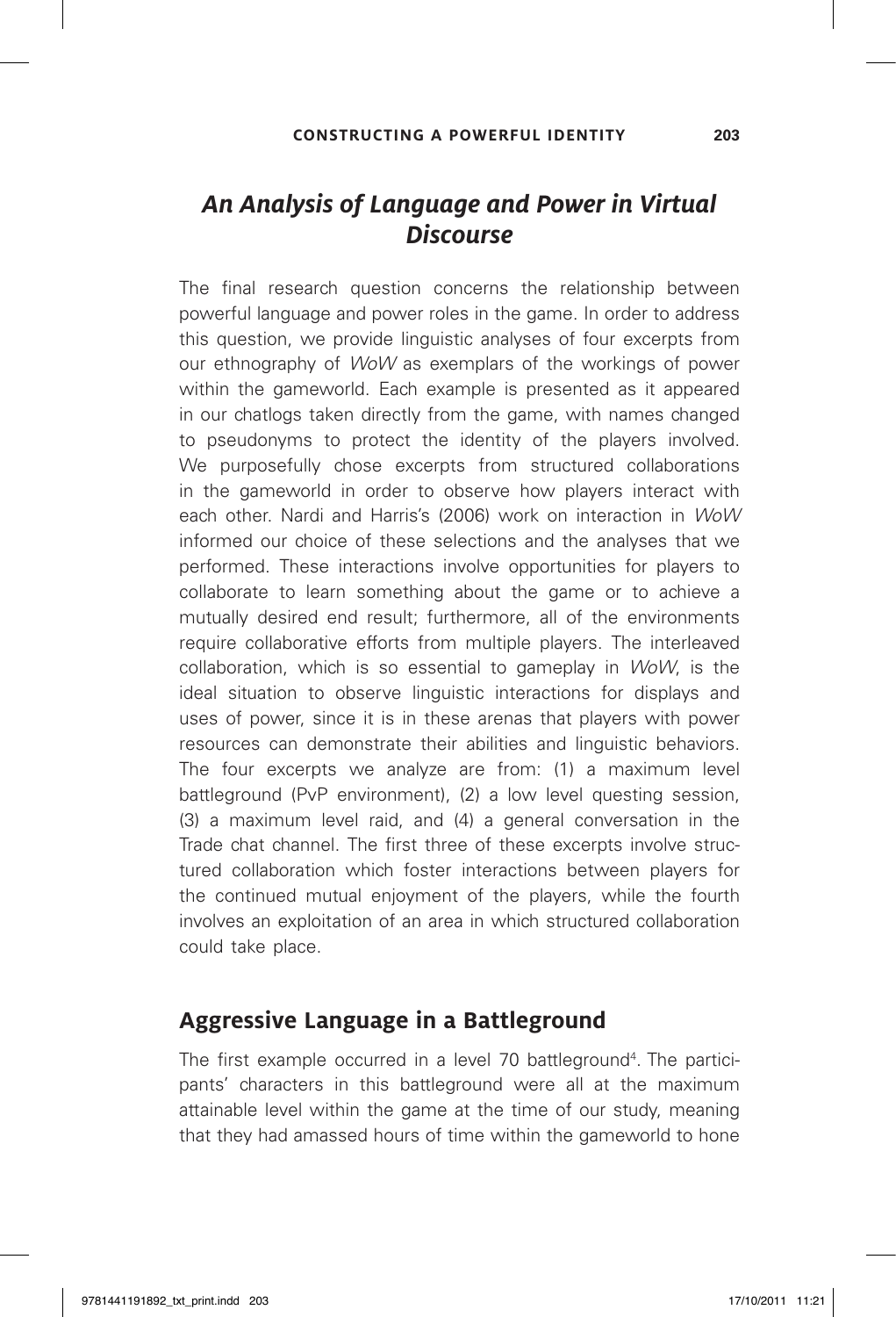their skills and abilities, acquire the best possible equipment within the game, and learn all there was to know about the game and its mechanics. According to how survey participants defined power, having one or all of the aforementioned attributes or items may place a participant in a power role within the game.

In the excerpt below, the participants (members of the Alliance) were attempting to secure bases such as a lumber mill, a mine, and a stable to gain resources to defeat the enemy faction, the Horde. The player Nomercy had many of the characteristics of a powerful character, including epic (purple) PvP gear, which could only be obtained through engaging in PvP combat and winning many battles, giving Nomercy gear and experience as sources of power. In addition, Nomercy was a paladin healer – the only healer out of fifteen players in this battleground<sup>5</sup>. As stated above, the apparent paucity of the healer class on this server may have made healers more in demand; because of this, Nomercy had another source of power.

#### **Example 1: Aggressive language in a battleground**

- **1** [Battleground Leader] Nomercy-Crushridge: GROUP 1 GOING TO MINE GROUP 2 AND GROUP 3 GOING TO BS (= *blacksmith*) THEN PUSH TO FARM IM THE ONLY 1 WHO GO TO STABS (= stables)
- **2** [Battleground Leader] Nomercy-Crushridge: CALL INCS (= *incomings*)
- **3** [Battleground Leader] Nomercy-Crushridge: AND GG (= *good game*)
- **4** [Battleground Leader] Nomercy-Crushridge: I GO STBS
- **5** [Battleground Leader] Nomercy-Crushridge: COME ON NO 1 ELSE AT STBAS (= *stables*)
- **6** [Battleground] Highbon-Stonemaul: Inc stables
- **7** [Battleground] Geedbrow-Perenolde: stables needs help
- **8** [Battleground Leader] Nomercy-Crushridge: why are you going to lm (= *lumbermill*)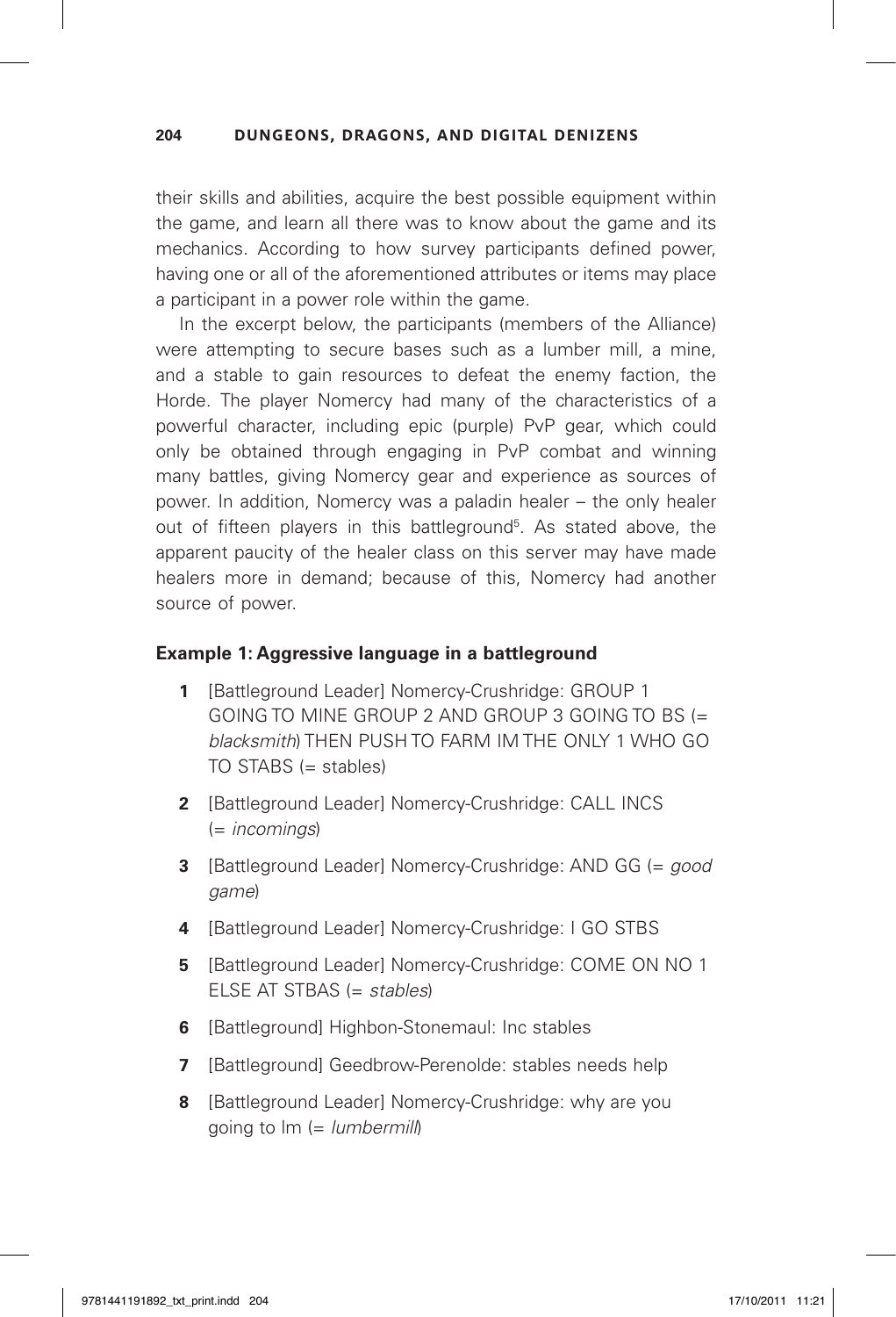The most evident display of Nomercy's power is his use of the CAPS LOCK key. Typing in all capital letters is usually perceived as using a raised voice, or textually yelling at others (Collister 2008), which imposes his will on the others and, therefore, is a threatening act (Goffman 1967). In addition, he uses direct language to convey his orders to the other participants in the battleground, dividing players up into groups and telling them exactly where they should go. Nomercy also uses public embarrassment by asking the question, 'why are you going to lm?' in line 8. Here, Nomercy sees that several participants are not following his orders to assist at the mine or the stables, but are instead going to the lumber mill (lm). Nomercy does not actually want to know the answer to the question, but rather he wants to embarrass the two to three aberrant individuals who have disregarded his orders and gone off on their own. Nomercy's language displays aggressive strategies because he attempts to control the actions of others by yelling (i.e. CAPS LOCK) and through public humiliation.

## **Collaborative Language in Party Chat**

The next conversation example occurred in party chat<sup>6</sup> on the PvP server. The three participants, Terrified, Dysfunction, and Agerionos, were attempting to defeat a large group of enemies in order to get an item needed for a quest. When it comes to power roles in *WoW*, the individuals in the following conversation are not in a very good position. They have only attained 30 out of the possible 70 levels of experience (pre Lich King expansion) and may not have had much experience playing the game. As such, they have limited access to power roles through gear or experience with the game, yet the players use language to create power within their group conversation while questing, even though they are powerless in terms of many of the things that make a player powerful within this world.

#### **Example 2: Collaborative language in party chat**

- **1** [Party] Terrified: ag where did u get ur pet? (= *a small bird that follows Agerionos*)
- **2** [Party] Agerionos: one of my friends gave it to me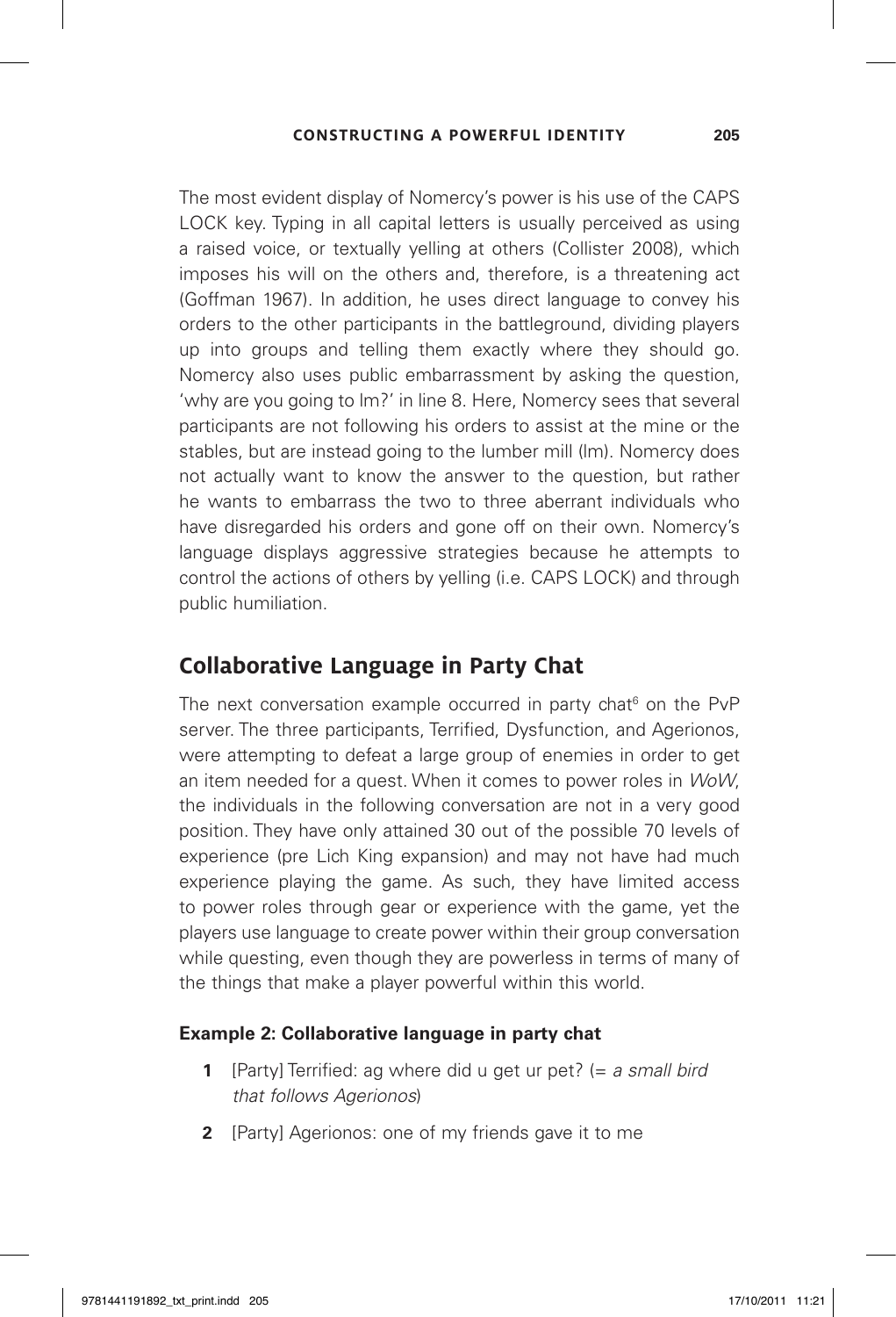- **3** [Party] Terrified: it's awesome
- **4** [Party] Agerionos: its from a valentines day event
- **5** [Party] Agerionos: thx (= *thanks*)
- **6** [Party] Terrified: two mages so if things get out of control u each have sheep (= *a magic spell that transforms an enemy into a sheep, temporarily disabling it*)
- **7** [Party] Agerionos: yep
- **8** [Party] Terrified: brb
- **9** [Party] Agerionos: k (= *ok*)
- **10** [Party] Dysfunction: hold
- **11** [Party] Dysfunction: hold age (= *agerionos*)
- **12** [Party] Agerionos: k
- **13** [Party] Dysfunction: Terr is cutting virus scan off
- **14** [Party] Dysfunction: let Terr mark the target and we both pryo (= *pyroblast, a magical spell*)
- **15** [Party] Agerionos: k

Even though these characters derive little power from the sources described earlier in this paper, they all stand to benefit from a successful interaction – they will reap the rewards of a quest completed. Since they must work together to complete the quest, the participants must co-operate with each other, and one of the best strategies for co-operation at low levels is by using collaborative linguistic forms. Players would prefer to interact with someone who is friendly, and many players might not agree to help someone who shouts or gives unnecessarily harsh orders. Without the gear or experience to 'excuse' the exercise of power via the use of aggressive language, collaborative language is a viable alternative for inexperienced players.

As illustrated in Example 2, Terrified uses collaborative language to create power within this interaction. This conversation begins with a compliment about Agerionos' pet from Terrified. This positive comment makes Terrified seem friendly, and is perhaps intended to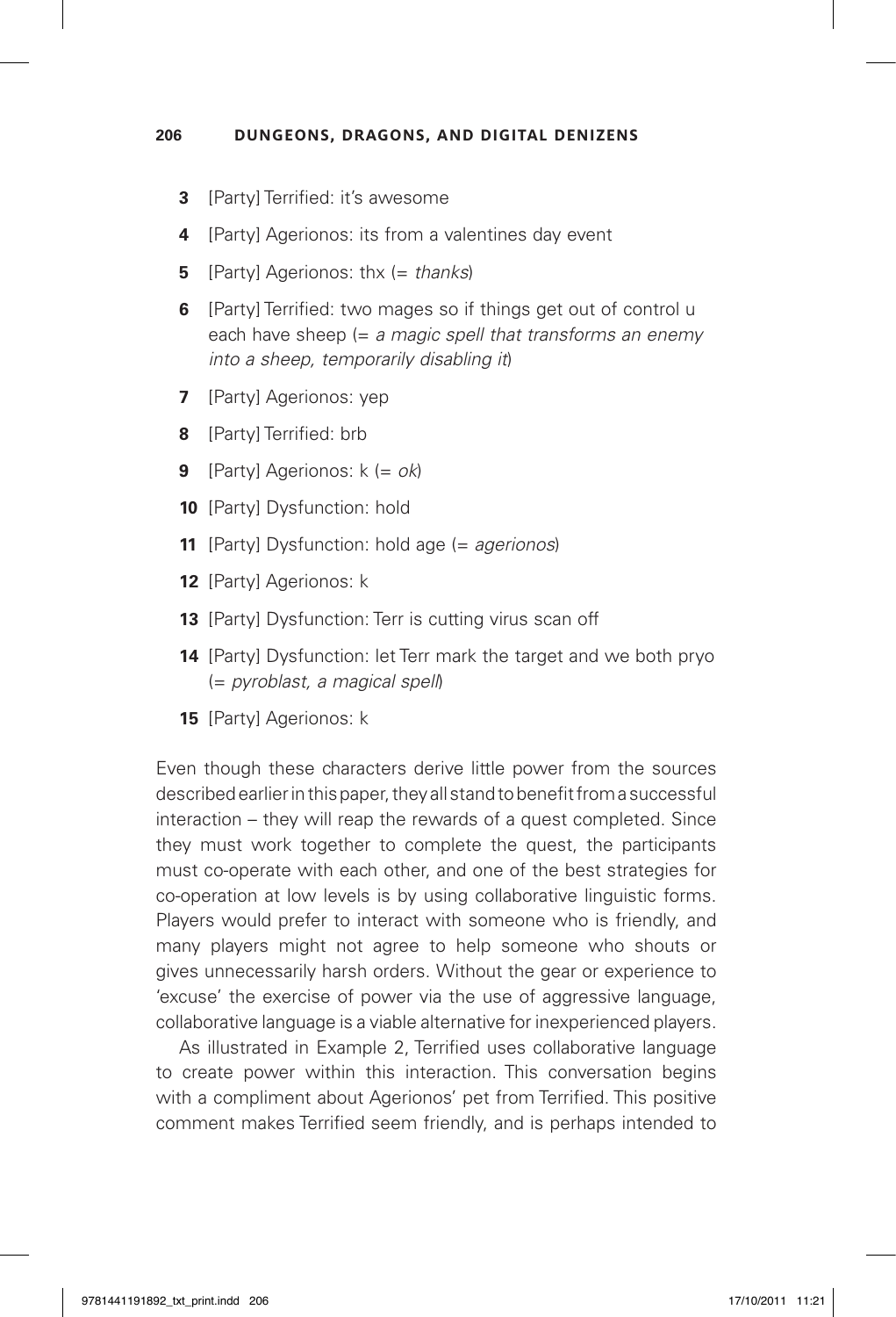#### **Constructing a Powerful Identity 207**

boost Agerionos's willingness to work together with him. Shortly thereafter, Terrified issues an indirect order in line 6: 'two mages so if things get out of control u each have sheep.' The mages both presumably know that they possess the magic spell *sheep* (this spell transforms a monster into a sheep), so they do not need Terrified to tell them; however, what Terrified is really saying here is to use the sheep spell if things get out of control. By first creating solidarity among the party members with a compliment, and then issuing an indirect order, Terrified demonstrates the use of power through collaborative linguistic strategies.

Dysfunction also uses collaborative language to create power within this interaction. Dysfunction enters into the conversation for the first time after Terrified's departure and adopts Terrified's stance as the leader until Terrified returns. Initially, Dysfunction uses direct orders (line 11: hold age) with explanations (line 13: Terr is cutting virus scan off) but later, gives direct orders without explanations to Agerionos (line 14). The use of direct orders with explanations is a collaborative strategy because it mitigates the threat of the orders, showing reason behind the actions rather than ordering actions by virtue of one's position. Dysfunction still defers to Terrified's position, casting himself as speaking for Terrified, and justifies this position because he has knowledge that Agerionos does not (regarding Terrified's virus scan). Having established his position, Dysfunction can give direct orders without explanations later after already demonstrating the required politeness, while still maintaining that Terrified is the leader of the party.

In this example, we see how two players without the typical sources of power associated with power roles harness collaborative language to achieve success in the game environment. Collaborative language is a strategy available to players without the sources of power that players such as Nomercy (from Example 1) have, and can be used by anyone in the game to promote harmonious social interaction.

### **Collaborative Strategies in a Raid**

The following example comes from the data from the RolePlaying server. The setting is a raid in which ten people must work together to fight extremely difficult enemies. Raids are an example of end-game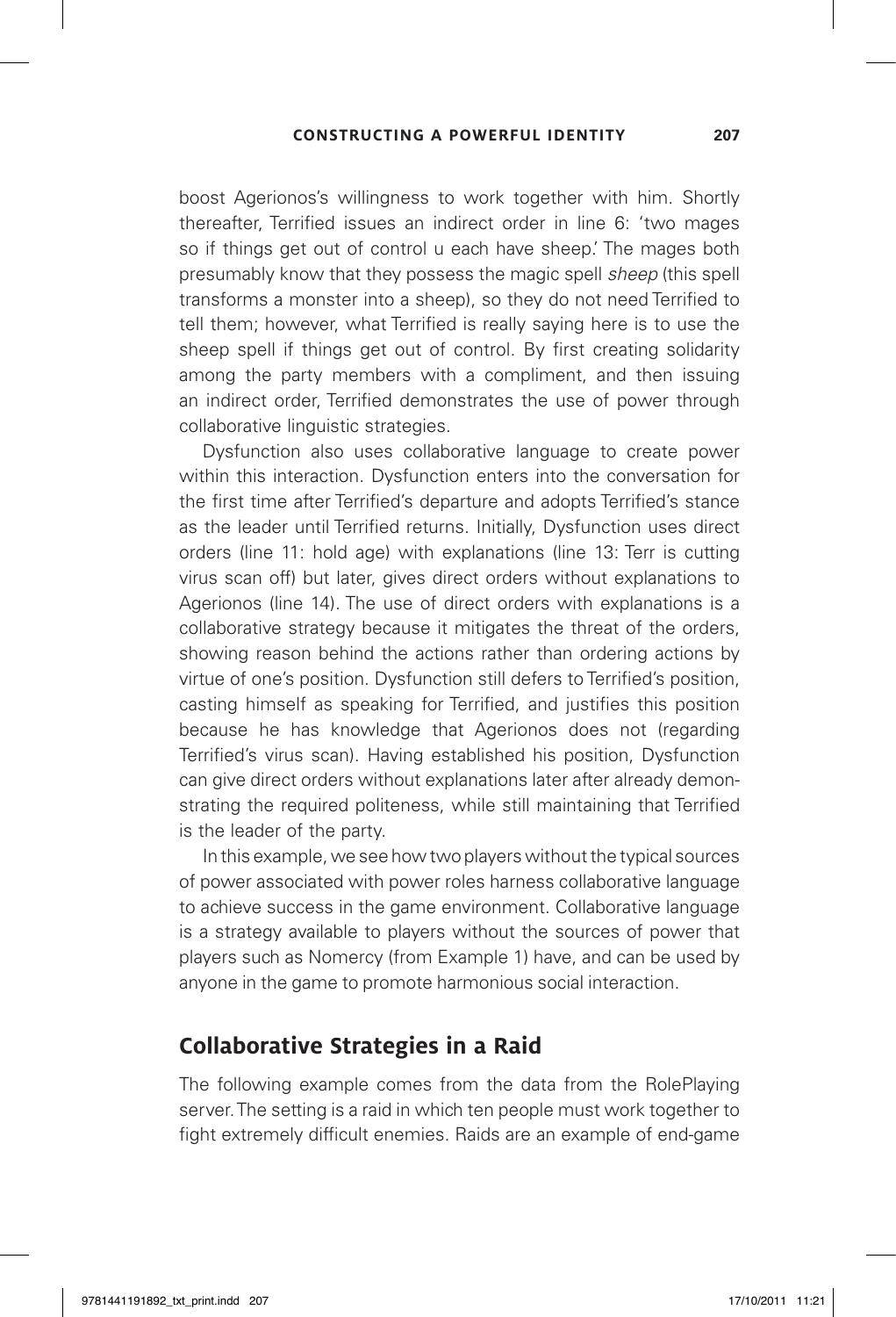content in *WoW* – in order to be part of a raid, a player must be at the maximum level, have the best gear available, and be competent in the intricacies of playing their class. In this particular raid, Jeremiah is the raid leader – he is not only the leader of the guild hosting the event, but he also has the best gear and the most knowledge of this particular raid (Karazhan) of anyone in the group. In addition to these sources of power (his gear and his experience), Jeremiah is also in the role of the main tank, a very important position for any raid which automatically indexes power based on the vitality of the person in the role. He has ample sources from which to draw power; however, Jeremiah instead chooses to employ collaborative linguistic strategies to preserve the goodwill of the team, such as the one below in Example 4. This example directly follows a wipe, or a failure to defeat a boss, which resulted in the death of everyone in the raid.

Players in the Ulduar raid environment (Blizzard Entertainment 2004)

#### **Example 3: Collaborative strategies in raid leadership**

- **1** [Raid Leader] Jeremiah: So now that we've seen the fight it should be a bit easier the second time
- **2** [Raid Leader] Jeremiah: Oh, and Opalyn totally needs to give us shadow protection
- **3** [Raid Leader] Jeremiah: Tam pointed that out to me and suggested we yell and swear at you, but I thought a friendly reminder would be better
- **4** [Raid] Tam: I totally did not say that.

Instead of using an aggressive order such as 'do better next time', Jeremiah instead says 'So now that we've seen the fight it should be a bit easier the second time'. Jeremiah includes himself in the plural first person pronoun 'we', meaning that he, too, will do better next time after seeing the fight and failing initially. In line 2, Jeremiah gives an order that could help the raid be more successful in their next attempt, namely a spell that protects against shadow damage that the player Opalyn, a priest, had forgotten to cast. Jeremiah does not fault Opalyn, which could be perceived as an act of aggression,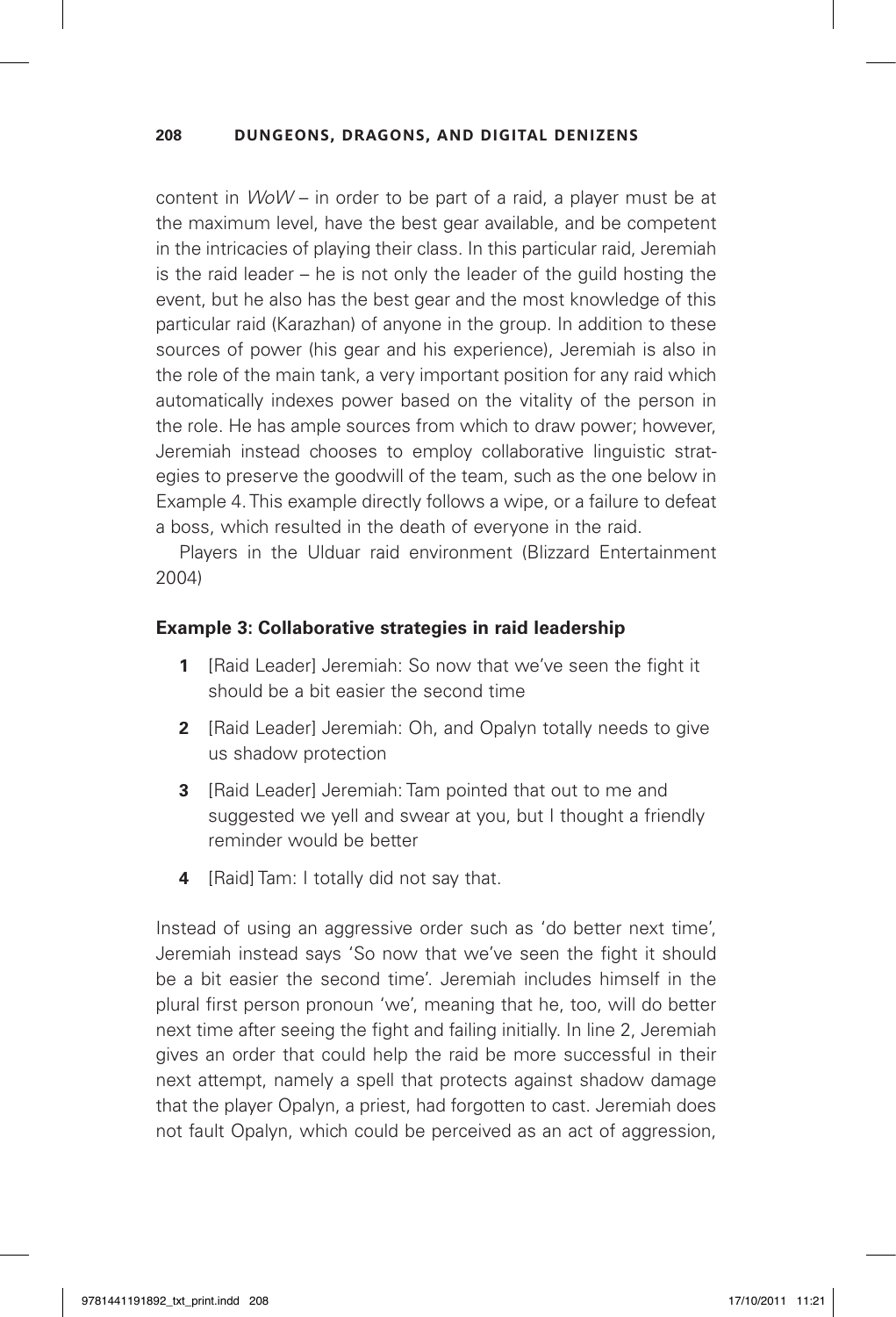#### **Constructing a Powerful Identity 209**

but gives an indirect order instead. Giving orders is a potentially aggressive linguistic strategy, as demonstrated in Example 1, so Jeremiah follows his order with a deflection by saying that another player (Tam) would have employed an aggressive linguistic strategy ('we yell and swear at you'), but he (Jeremiah) instead chose to employ a collaborative one ('a friendly reminder'). Tam, the supposed aggressive language user, immediately denies his involvement in the issue, but it does not matter – Jeremiah has already set himself up as in opposition to people who use aggressive language, whether Tam is one of them or not.

## **Spamming and 'Bully Power'**

The final analysis in this paper explores the 'bully power' language that some participants within the gameworld link with powerful language. This example is difficult to explain for three reasons. First, members of the *WoW* community differ in their assessments of spammer<sup>7</sup> language. For some members, spammers are powerful and use powerful language because they control the trade chat channel (usually used for trading items) and annoy a lot of people. For others, however, the same spammers are said to be weak and use weak language that annoys people and reflects their antisocial stance within the gameworld. Either way, most players view spammer behavior as being deviant in some way – that is, going against the established norms of the gameworld for their own benefit or gratification (Mortensen 2008). Linguistically, it can be hard to identify what 'spam' actually is. There are many different ways that a player can spam the trade channel, and a player may use multiple spamming strategies (e.g. player harassment, flaming, inappropriate topic selection). Last, many of the spammers do not have any of the material things (e.g. gear, experience, ability) that are linked to power roles within the game. We know this because you can check to see what types of equipment spammers have by looking up their names on the *World of Warcraft Armory* website (Blizzard Entertainment 2011) as well as see their level by clicking on their name in the chat box. The question is: what is it about spammers that makes their language usage ambiguous in terms of power in the gameworld? We suggest that spammers attempt to access power by using language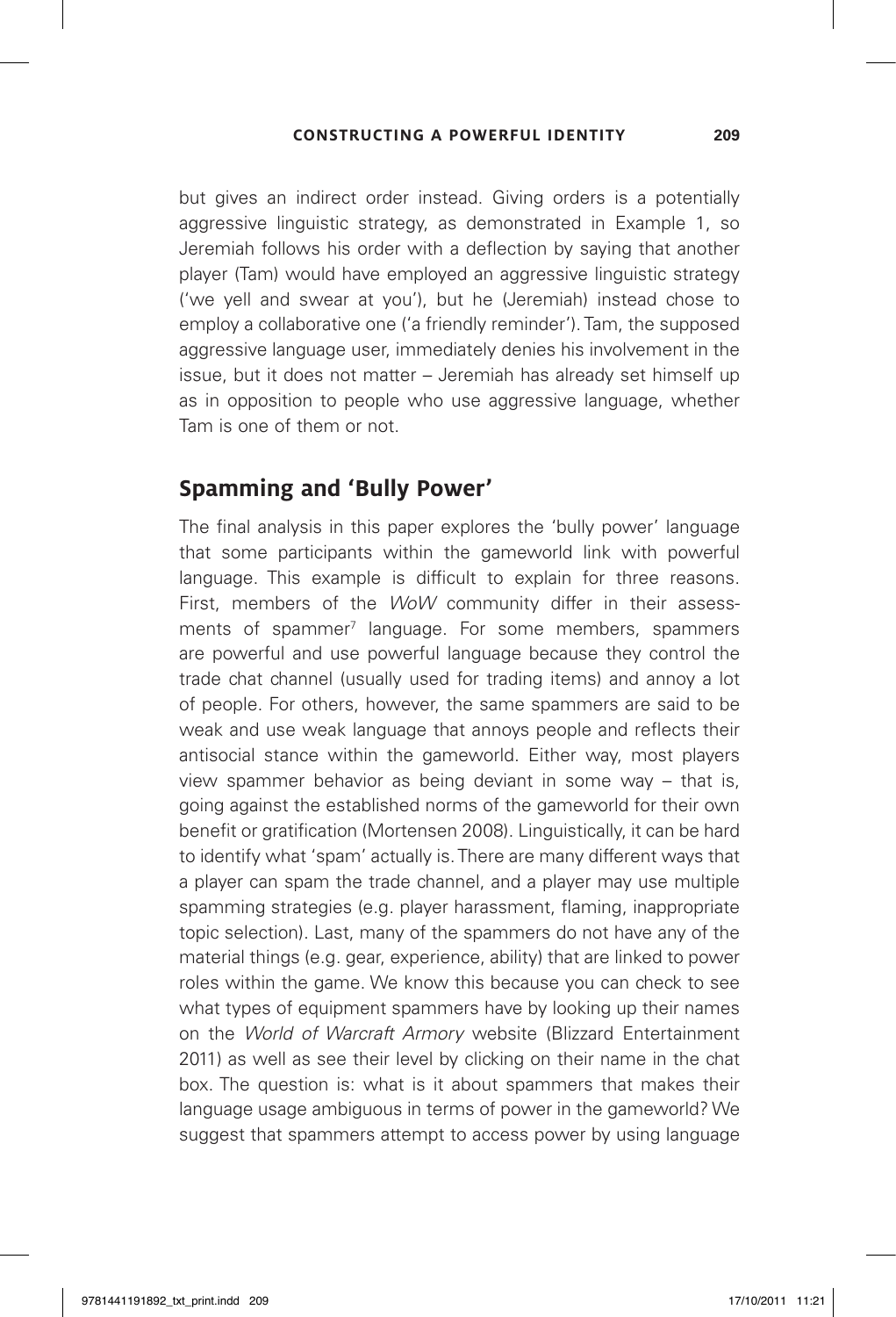forms which usually index aggressive linguistic strategies; however, the spammers themselves do not have access to these strategies. In this way, they are being deviant and going against the socially established norms of the game. We have outlined these norms in the above section, and spammers deliberately flout these norms of language use as one strategy to express deviance. By looking at a spammer, Wafflezz, and his group of spammer friends in action, we can see evidence of this behavior.

#### **Example 4: Spamming and bully power**

- **1** [Trade] Wafflezz: People who arent Wafflezz name themselves Rabitboy
- **2** [Trade] Voodoom: why you guys talk in trade your supposed to talk in genaral
- **3** [Trade] Vermincol: I must be Wafflezz, I'd never been stupid enough to take a name like Rabitboy
- **4** [Trade] Wafflezz: Yah!
- **5** [Trade] Rabitboy: WAFFLEZZ
- **6** [Trade] Marioboy: don't start that again … we always talk in trade … dunno why either
- **7** [Trade] Nishary: stop spamming trade wafflezz
- **8** [Trade] Wafflezz: O HAI RABITBOY
- **9** [Trade] Rabitboy: HOW LONG ARE THE Q's (= *queues for battlegrounds*)
- **10** [Trade] Frog: we talk in trade because we can talk to all cities
- **11** [Trade] Parasite: AI SPIE WAFFLEZZ
- **12** [Trade] Wafflezz: o me too
- **13 [Trade]** Parasite:  $=$  O
- **14** [Trade] Wafflezz: i spie a wafflezz

Wafflezz, a notorious spammer on the server, begins this interaction in trade chat (a chat channel that can be viewed by a large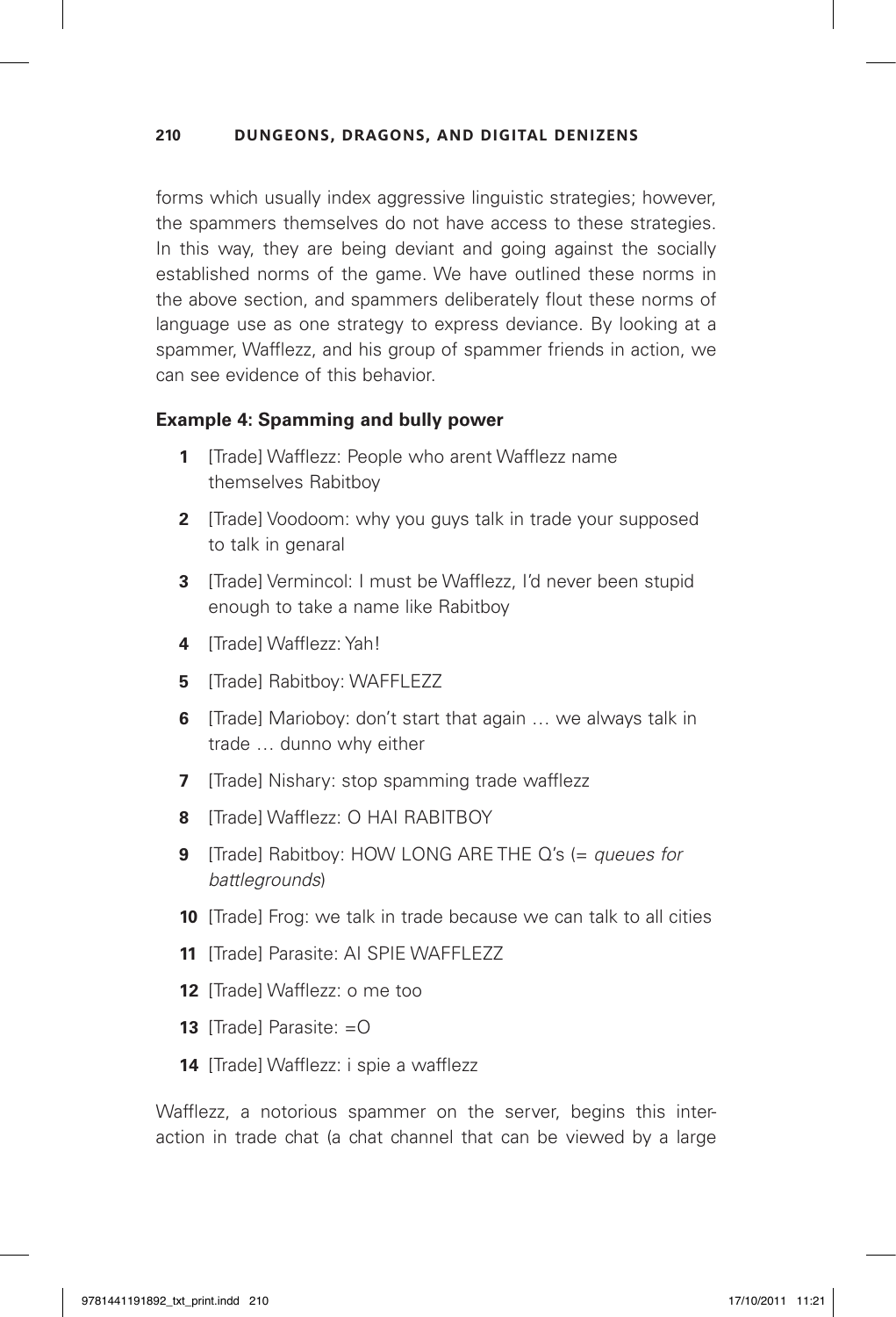number of people) by insulting another chat participant, Rabitboy (line 1). Rabitboy eventually responds by directly addressing Wafflezz in CAPSLOCK (line 5), both of which are considered aggressive linguistic strategies. Wafflezz responds in kind in line 8, and the spammer group of Wafflezz, Rabitboy, and Parasite continue their conversation with each other using these aggressive strategies while ignoring the protests of other chat participants (lines 2, 6, and 7). The spammer group also converses using a different online language form  $-$  that of LOLcat<sup>8</sup> – which further differentiates them from the rest of the group.

Wafflezz and his spammer group are notorious for their annoying antics in trade chat, and, from the observations of the authors and the survey responses, every server has its own version of Wafflezz. The deviant linguistic strategies of spammers are quite similar: they violate the purpose of the chat channel they are using, they use CAPSLOCK to draw attention to themselves, they make fun of other people trying to use the channel, and they ignore protests of others against what they are doing. Spammers are doing exactly what the raid leader Jeremiah was doing in Example 3 above, except in reverse. Spammers are powerless characters who are expected to use collaborative linguistic strategies like those players in Examples 2 and 3; however, they attempt to use aggressive linguistic strategies despite the fact that they do not have the requisite sources of power to gain access to these strategies.

## **Discussion**

These interactions reveal that power within *WoW* is realized through the interaction between linguistic and cultural artifacts that position players in power roles within the gaming community. Nomercy is a high-level avatar who uses aggressive strategies to bend others to his will in battleground chat. Terrified, Dysfunction, and Jeremiah rely on collaborative strategies in order to facilitate harmonious group interactions in party and raid chat. Wafflezz uses aggressive language in trade chat, to the dismay of players who believe that the trade channel is for trade purposes only, in order to express deviant behavior. What is interesting about these examples is that there are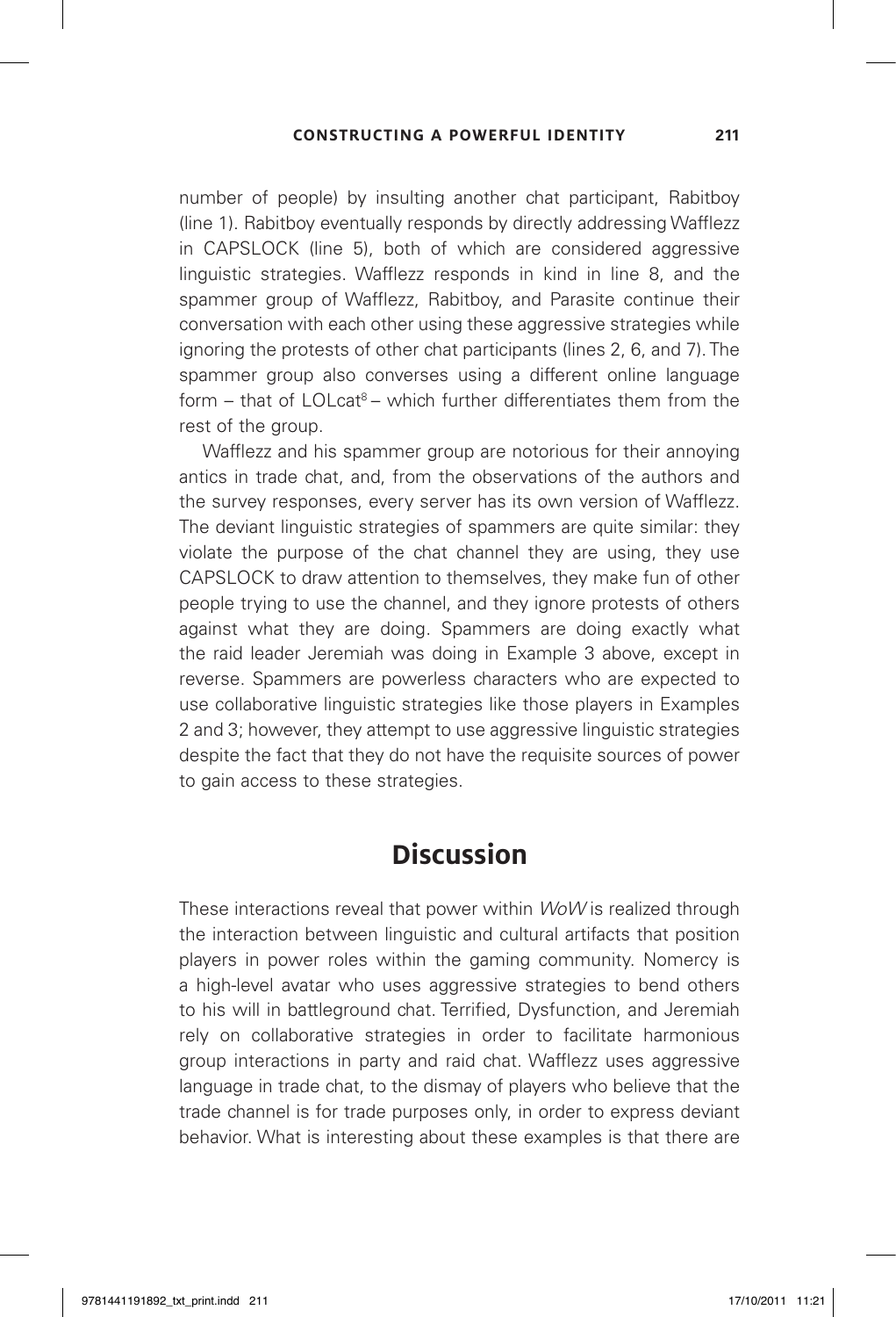links between the language that these players use and the power roles that they have available to them. In conjunction with Kiesling's power framework, players with greatest access to power roles (e.g. gear) are those who have the most legitimate access (according to how survey participants perceived power) to powerful linguistic strategies. For instance, Nomercy has the right to utilize aggressive linguistic strategies because he possesses epic-level gear and has lots of experience with the gameworld.

On this view, Jeremiah would also have a right to use these powerful aggressive strategies; however, he chooses to create power through collaborative language. In *WoW*, whether one has power does not determine the kind of language that will be used, but the range of available language. The speech situation narrows down the language that will most effectively suit the desired outcome. In a raid, much like when questing, all of the players must work together so that they all may reap the rewards of a job well done – in this case, they will receive epic (purple) gear, obtain money, get experience in the gameworld, and be able to brag to their friends about their victories. Such collaborative behavior may be less likely to happen if the raid leader were aggressive and harshly criticized players for their failure to perform. So while Jeremiah has access to aggressive linguistic strategies, he chooses not to employ them in order to have a better chance to achieve success in the raid. This finding is consistent with work on guild organization and leadership by Williams and colleagues (2006, 355–6), in that these data further show that guild leaders have much to gain by sharing their expert knowledge with novice players.

These results are representative of a general trend in the acquisition of language and power within *WoW*, in that participants acquire legitimate access to powerful language through the attainment of better gear and higher levels of experience. In connection with the earlier quote from R. V. Kelly, the transformation from 'pipsqueak' into veteran player is accompanied by access to more powerful linguistic forms. When a player enters the gameworld for the first time, they do not have the material artifacts within the gameworld that can place them in a power role. (See Bealer in this volume for a more in-depth discussion of the interactions between player identities and game environments.) On the one hand, in the earliest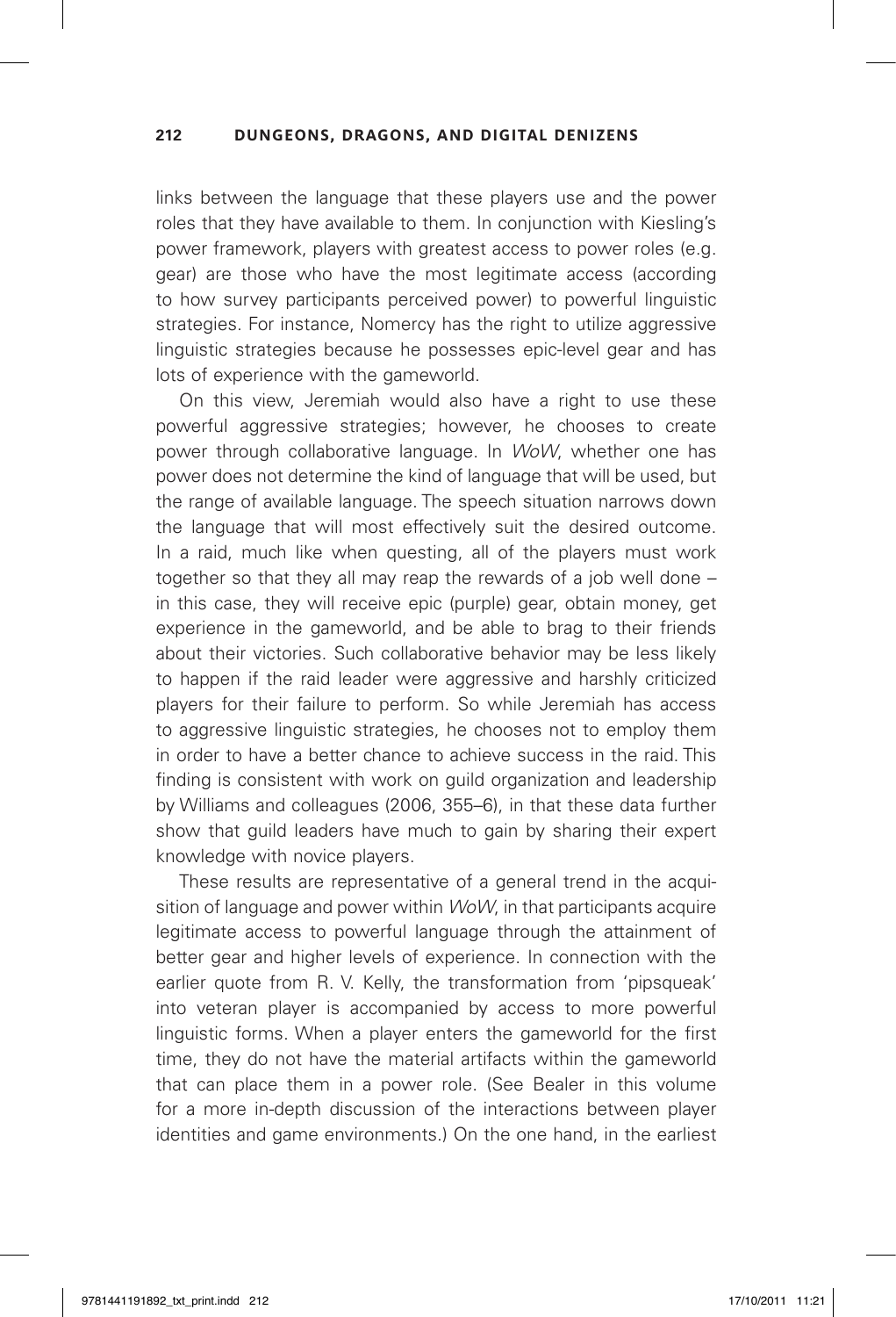stages of a character's career in *WoW*, one would expect them to use collaborative language to access power because they do not have the requisite gear or experience – the capacity, in other words – to utilize more aggressive forms of powerful language. On the other hand, veteran players can either use collaborative language or the more powerful aggressive forms of language because gear and experience reinforces their use of powerful, aggressive linguistic forms. This shows a link between the player's real world actions (e.g. learning to play the game) resulting in actions happening to the avatar (e.g. better gear, higher level).

Importantly, our results further reveal that participants can use powerful language to create power roles within virtual interactions. Wafflezz contrasts with Jeremiah and Nomercy because he does not possess the relevant in-game artifacts that place one in a power role; yet, many survey respondents would agree that Wafflezz is deploying powerful language when spamming the trade channel. Wafflezz's behavior is significant from the standpoint of the theoretical framework because it illustrates the bidirectional relationship between language and power roles that is inherent in Kiesling's theoretical model. Specifically, access to power roles need not be restricted to those who have material artifacts as long as a player is competent in a strategy or form within a given speech situation, which opens the way for deviant behavior. Wafflezz uses powerful language to place himself in a power role within the gaming community despite the fact that he does not possess any of the relevant material sources of power that typically index power within the online community. Put another way, Wafflezz makes use of his competence in spamming language and the roles available within the trade chat context to create a power role within the community, despite the fact that his avatar lacks the relevant sources of power such as gear and experience that are typically associated with a powerful position within the gameworld. (For an alternative reading of this phenomenon, see Travis's chapter in this same volume.) This strategically deviant behavior shows that it is not the case that players like Wafflezz misunderstand the norms of the community; on the contrary, they possess exceptional knowledge of interactional norms and purposefully flout them in order to take on a deviant identity.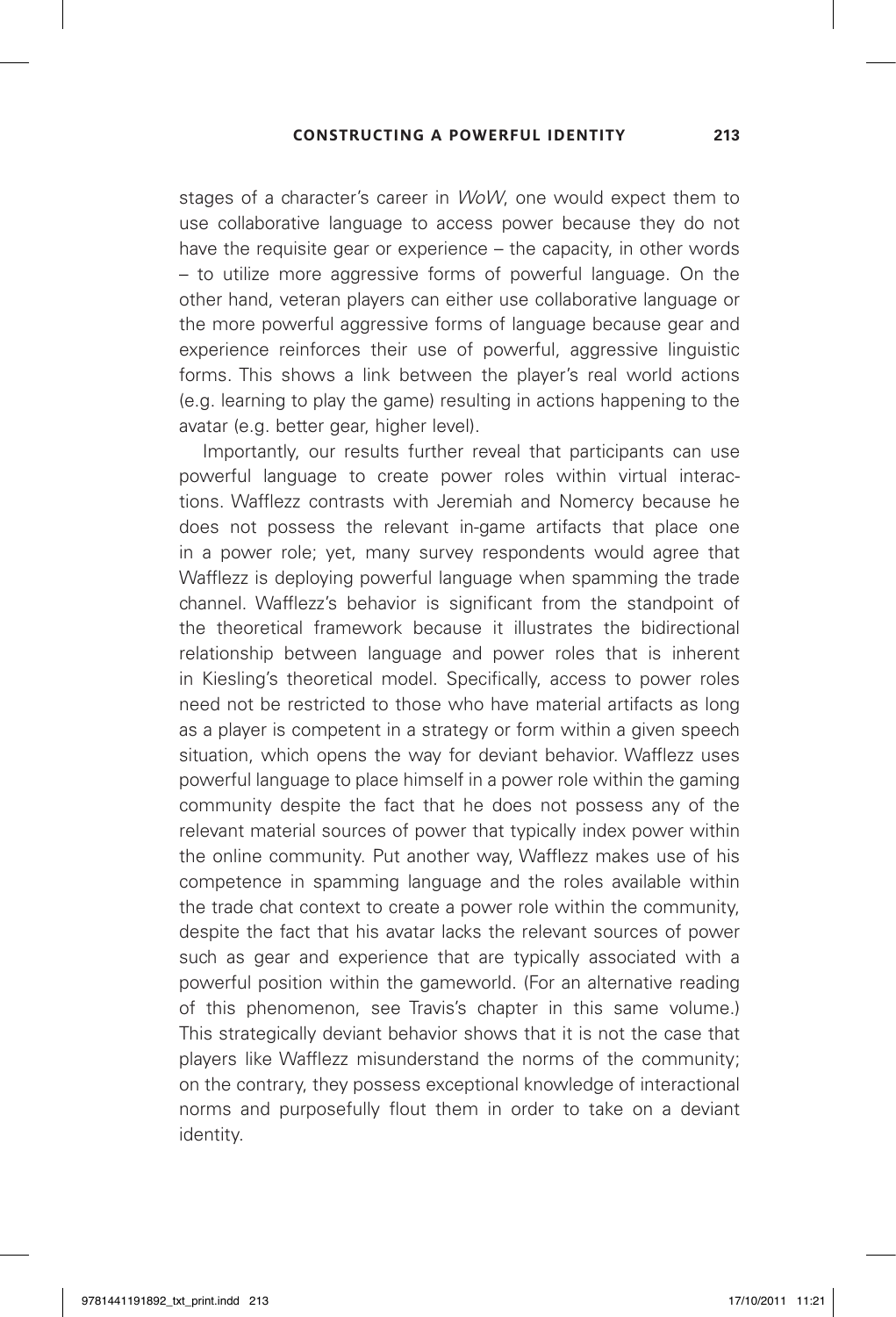When taken together, these data suggest that Kiesling's power framework can be extended from face-to-face conversations to incorporate virtual discourse. As a digital game, *WoW* situates players in a world that may seem altogether different from the real world. Specifically, avatars in the gameworld are immortal, in possession of magical talents, and level up over time to acquire more potent abilities. People in the real world may age or get a promotion in their job, but people in the real world do not level up and instantaneously acquire new skills and magical abilities that make them more powerful. Despite these differences between the real and the virtual, the power framework provides a viable model for interpreting the relationship between language and power in virtual discourse in that culturally defined power roles (whether real or virtual) encode norms for linguistic behavior (and vice versa). As such, an understanding of how community members view language and power within virtual conversations permits an ethnographer to explore the workings of power in online games such as *WoW.* The data for this study come from one game in particular, but power constructs and deployments may be similar for all MMORPGs. The sources of power may be different based on the construction of the game, but players will bring with them many of the same experiences and skill sets as they have to *WoW*.

Kiesling's framework would also predict that the power constructions that we have identified in *WoW* would persist over time, despite significant changes to the gameworld such as the most recent expansion: *Cataclysm* (Blizzard Entertainment, 2010). According to Kiesling's work, power structures are passed from generation to generation and are resistant to changes that occur within the community. The Gear Score Calculator is one example of a change to the game that does not appear to change the way that players perceive power – that is, the Gear Score Calculator generates a number, or 'gear score', which indicates how good or bad a player's gear is (the higher the number, the better the gear). Players will frequently display their gear score as evidence of their power and ability in the gameworld.

One aspect of identity and power that we have not addressed in this chapter is gender. At the outset of the study, we had anticipated that there would be some effect of gender on the power of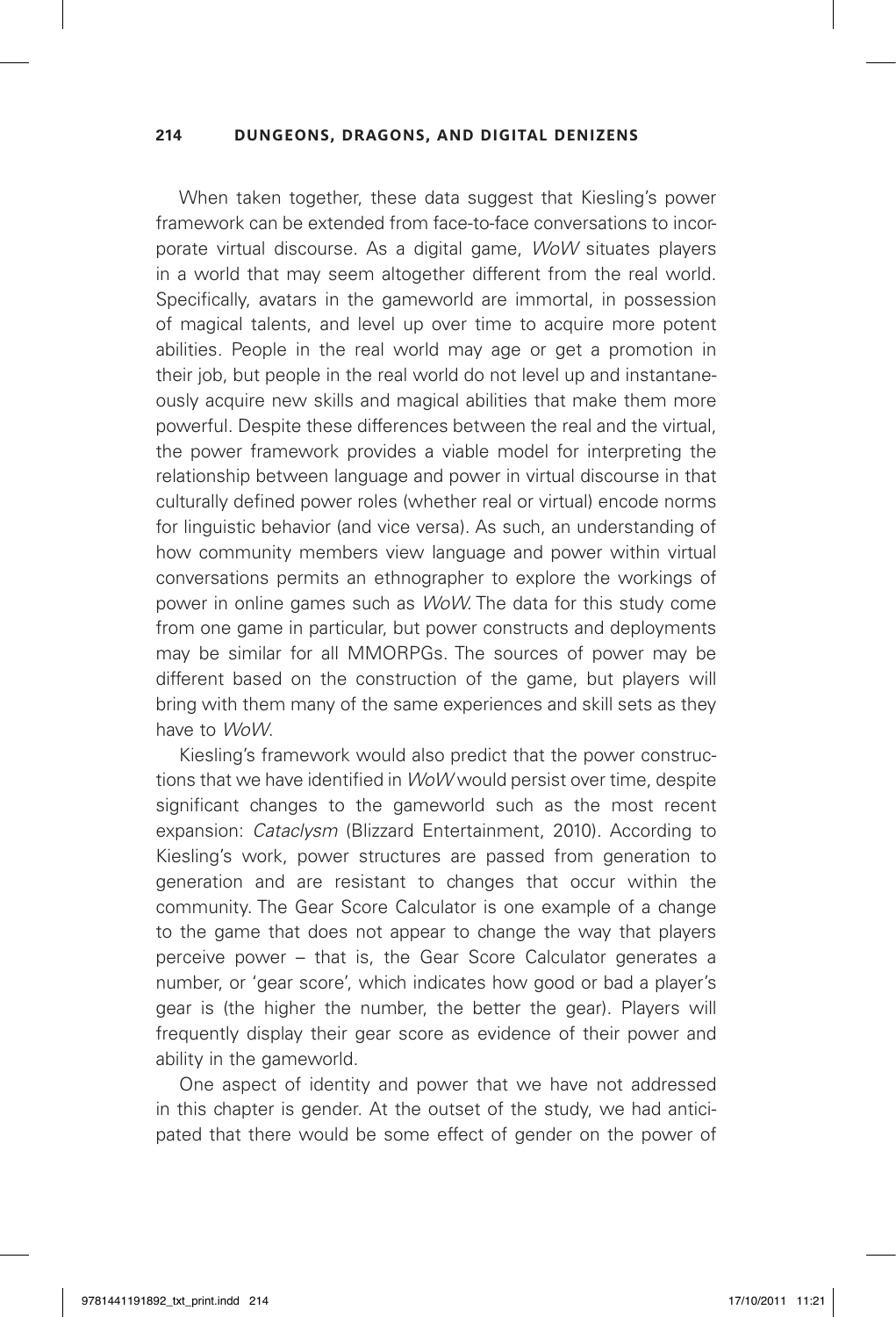a player. Interestingly, the respondents to our survey indicated that they did not see a correlation between the avatar gender and the power of the player. The result regarding avatar gender and power may seem a bit surprising, but may indicate a dissociation of player identity with avatar identity. Also, since we did not have data on the real-world gender of most participants in our study, it was not possible to link physical gender with digital linguistic behavior. Therefore, we did not incorporate gender in our analysis since it was difficult to characterize the interaction of gender with power in our study. Since gendered use of language has been linked with power in language and gender studies (cf. Eckert and McConnell-Ginet 2003, 38) more research is needed in this area as it relates to the gaming world.

## **Conclusion**

In this chapter, we have extended research on digital games to include the formation and linguistic deployment of power within the MMORPG *WoW* using Kiesling's power framework. We argue that power in *WoW* comes from three primary sources: gear, experience, and demand. These sources provide the basis for which a powerful identity (i.e. power roles) may be constructed, and consequently the types of linguistic strategies (collaborative or aggressive) that may be used. Those characters (excluding spammers) who did not possess the adequate sources of power to use aggressive linguistic forms instead utilized collaborative strategies in order to accomplish their tasks in the gameworld. We note that even though a player possesses adequate sources of power, the simple possession of these sources does not require them to use aggressive, threatening linguistic strategies, but merely gives them the option to do so; in contrast, players who use linguistic strategies for which they do not have the required sources are perceived as annoying and deviant. This analysis reveals power to be a complex interaction of resources, activity, and identity that manifests itself linguistically in unique ways within digital gaming cultures. This research has only just begun to untangle the complexities involved in power and interaction within digital communities; future research could enhance the proposed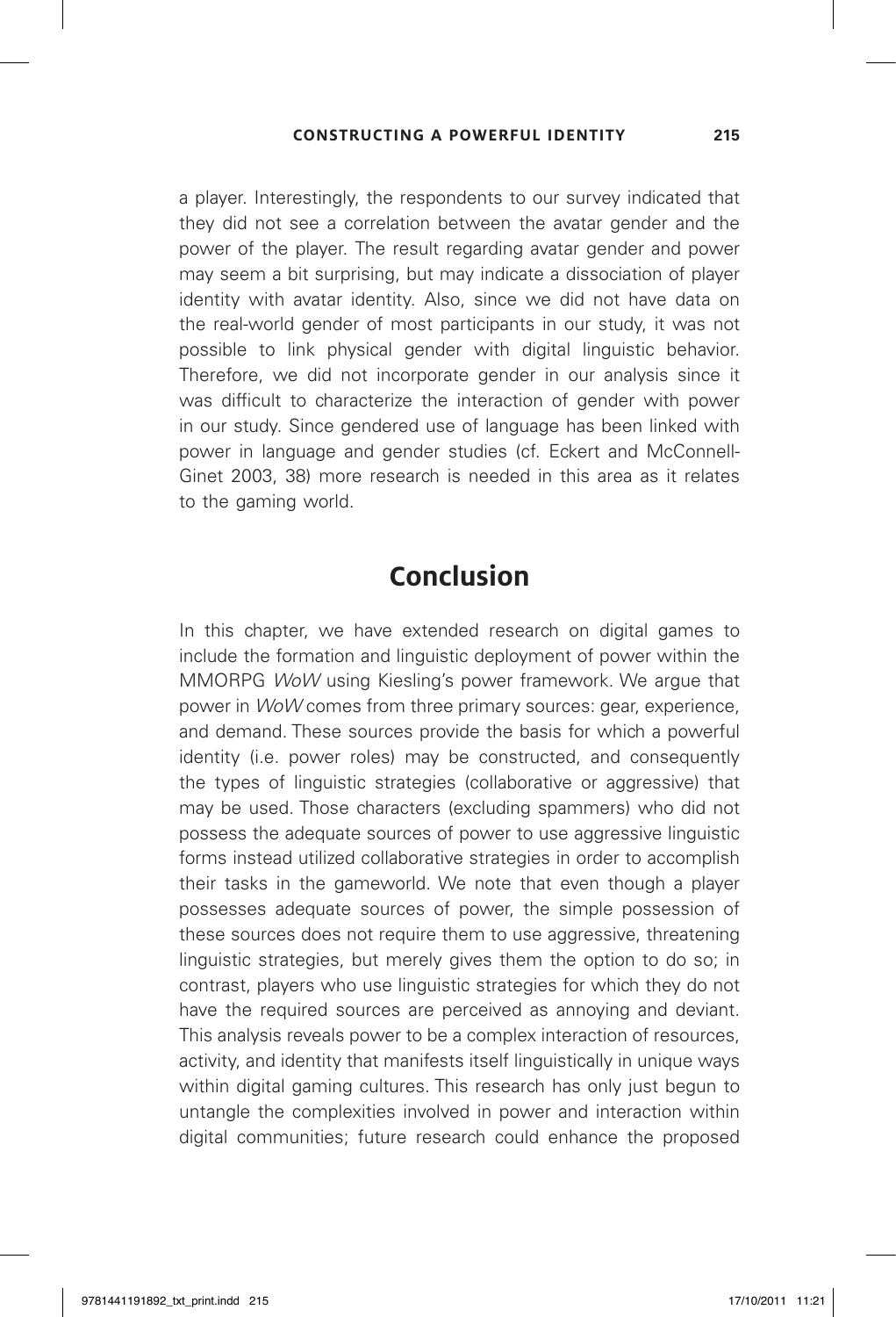power framework by exploring language and power within other digital game environments under the same theoretical model.

## **Notes**

- **1** The authors would like to thank of Scarlet Crusade and its associates and friends and guild mates from Darkspear.
- **2** A raid is a high-level dungeon that requires the participation of many players (10–40) to complete due to its high level of difficulty.
- **3** For more about character capacity, see Ragnhild Tronstad's chapter in *Digital Culture, Play, and Identity: A World of Warcraft Reader*.
- **4** A battleground, as its name implies, is an event on all *WoW* servers that focuses on PvP combat.
- **5** Parenthetical expressions in transcripts are the authors' explanations of in-game jargon which may not be known to readers unfamiliar with *WoW*. Text inside of parentheses did not appear in the original utterance.
- **6** A party refers to a group of up to five players who are working together to perform a task.
- **7** A spammer is a player who constantly posts messages to the general or trade chat channel. Sometimes the spammer posts the same message many times, which fills the other players' chat boxes. In other cases, spammers talk about controversial subjects in order to get a reaction from other players and/or make other players angry.
- **8** Additional information about LOLcat can be found on this website: http://www.icanhascheezburger.com.

## **References**

- Bartle, Richard. 1996. 'Hearts, Clubs, Diamonds, and Spades: Players Who Suit MUDS.' Accessed June 8, 2011. http://www.mud.co.uk/ richard/hcds.htm.
- Blizzard Entertainment. 2010. 'World of Warcraft Subscriber Base Reaches 12 Million Worldwide.' Last modified October 10, 2010. http://us.blizzard.com/en-us/company/press/pressreleases. html?101007.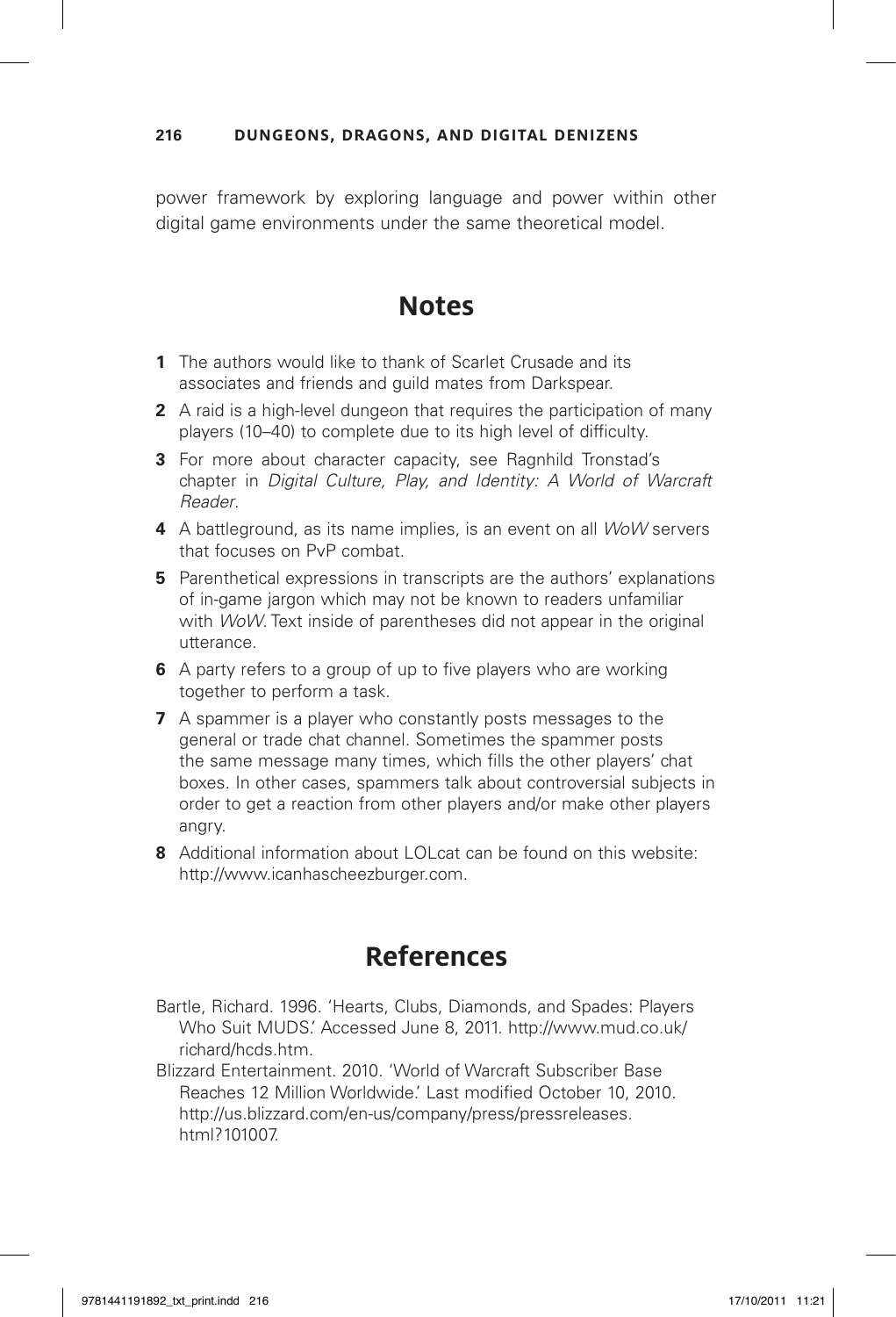- —2011. 'World of Warcraft Armory.' Accessed June 8, 2011. http://www. wowarmory.com.
- —*World of Warcraft.* [PC]. Blizzard Entertainment: Austin, 2004.
- —*World of Warcraft: Cataclysm*. [PC]. Blizzard Entertainment: Austin, 2010.
- Brown, Roger, and Albert Gilman. 1960. 'The Pronouns of Power and Solidarity.' In *Style in Language,* ed. Thomas A. Sebeok. 253–76. Cambridge: MIT Press.
- Brown, Penelope, and Stephen Levinson. 1987. *Politeness: Some Universals in Language Usage*. Cambridge: Cambridge University Press.
- Collister, Lauren. 2008. 'Virtual Discourse Structure: An Analysis of Conversation.' M.A. Thesis, University of Pittsburgh.
- Corneliussen, Hilde G., and Jill Walker Rettberg, eds. 2008. *Digital Culture, Play, and Identity: A World of Warcraft Reader*. Cambridge: MIT Press.
- Eckert, Penelope, and Sally McConnell-Ginet. 2003. *Language and Gender*. New York: Cambridge University Press.
- Goffman, Erving. 1967. *Interactional Ritual*. New York: Doubleday. I Can Has Cheezburger?*.* 2011. Accessed June 8, 2011. http://www. icanhascheezburger.com.
- Kelly, R. V. 2004. *Massively Multiplayer Online Role-Playing Games*. North Carolina: McFarland & Company.
- Kiesling, Scott. 1996. 'Language, Gender, and Power among Fraternity Men.' Ph.D. Dissertation, Georgetown.
- Labov, William. 1966. *The Social Stratification of English in New York City.* Washington, DC, Center for Applied Linguistics.
- Mortensen, Torill Elvira. 2008. 'Humans Playing *World of Warcraft*: or Deviant Strategies?' In *Digital Culture, Play, and Identity*, ed. Hilde Corneliussen and Jill Walker, 203–24. Cambridge: MIT Press.

NC Interactive. Lineage II. [PC]. NCSOFT: Seattle, 2011.

Nardi, Bonnie, and Justin Harris. 2006. 'Strangers and Friends: **Collaborative** 

Play in *WoW*.' In *International Handbook of Internet Research*, ed. Hunsinger, Jeremy, Lisbeth Klastrup and Matthew Allen, 395–410*.*  New York: Springer.

Steinkuehler, Constance. 2005. 'Cognition and Learning in Massively Multiplayer Online Games: A Critical Approach.' Ph.D. Dissertation,

University of Wisconsin-Madison.

- Taylor, T. L. 2006. *Play between Worlds: Exploring Game Culture*. Cambridge: MIT Press.
- Tronstad, Ragnhild. 2008. 'Character Identification in *World of Warcraft*: The Relationship between Capacity and Experience.' In *Digital Culture, Play, and Identity: A World of Warcraft Reader*, ed. Hilde